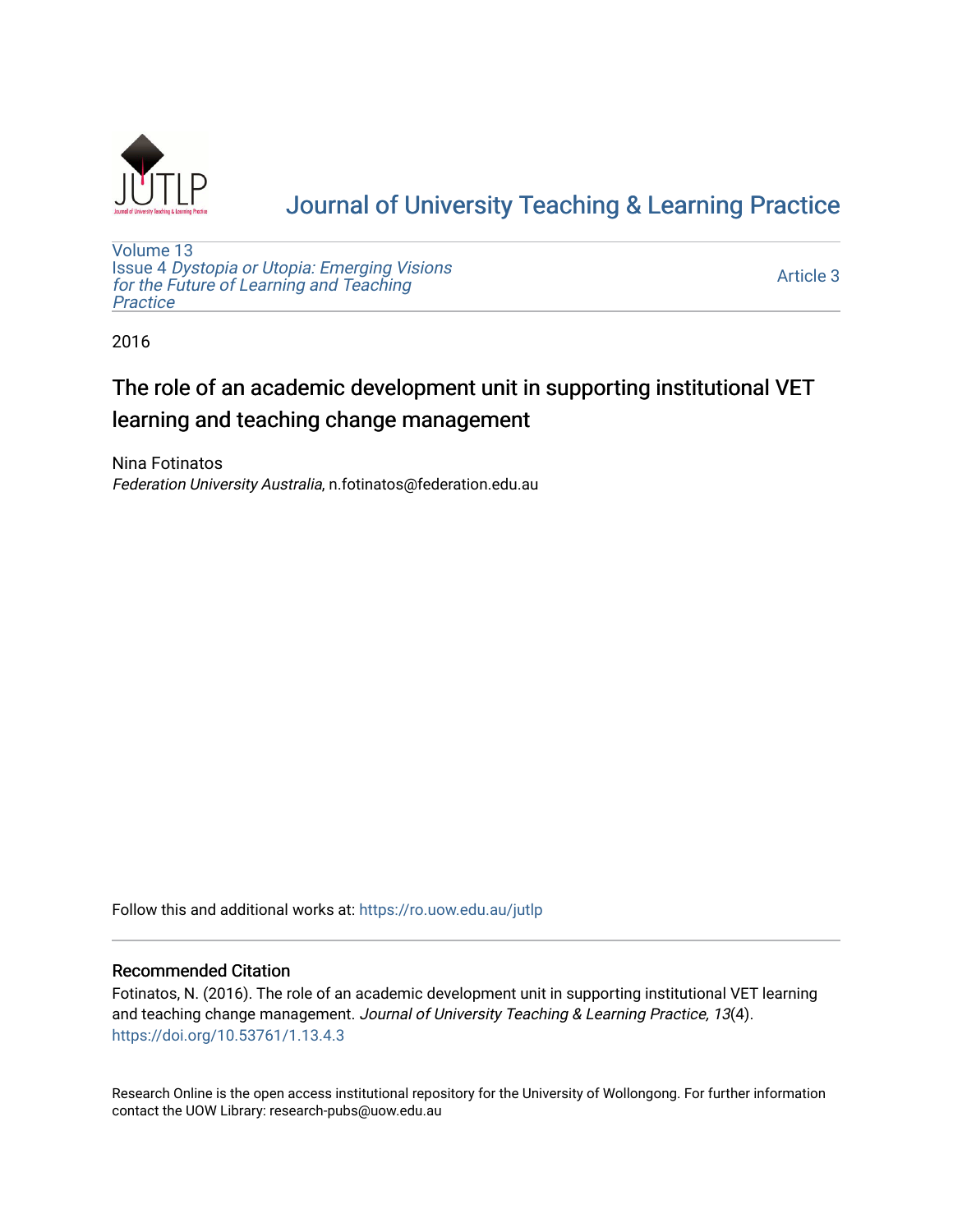## The role of an academic development unit in supporting institutional VET learning and teaching change management

## Abstract

The aim of this paper is to examine the role and impact of a central academic development unit (ADU) within an institutional strategic and operational change management project. The primary goal of this project was to improve vocational education and training (VET) learning and teaching practice in an Australian dual-sector regional university. This driver of this change management project was in preparation for an external accreditation audit with the Australia Skills Quality Authority (ASQA). This paper presents perspectives from the ADU director and a specific ADU team (six senior educators and nine administrative staff) employed for 16 months to enact partial project goals. The ADU director utilises narrative methodology to describe the enactment of the project at the ADU level within the context of Kotters 8 Step Change Model (Kotter, 2012). An open and closed item survey approach was used to capture the perceptions of the ADU team regarding demonstrated leadership, management and team functionality throughout the duration of the project. The survey data also captured their perceptions regarding the value placed on change management requirements and indicators and their most rewarding experiences throughout the project. This paper highlights challenges and key lessons for ADUs associated with change management in a dual-sector environment. It also highlights the importance of utilising a suitable change management framework to initiative, lead and support meaningful, sustained changes in the dual-sector education environment

## Keywords

Change management; Leadership; Vocation Education Training; academic development unit;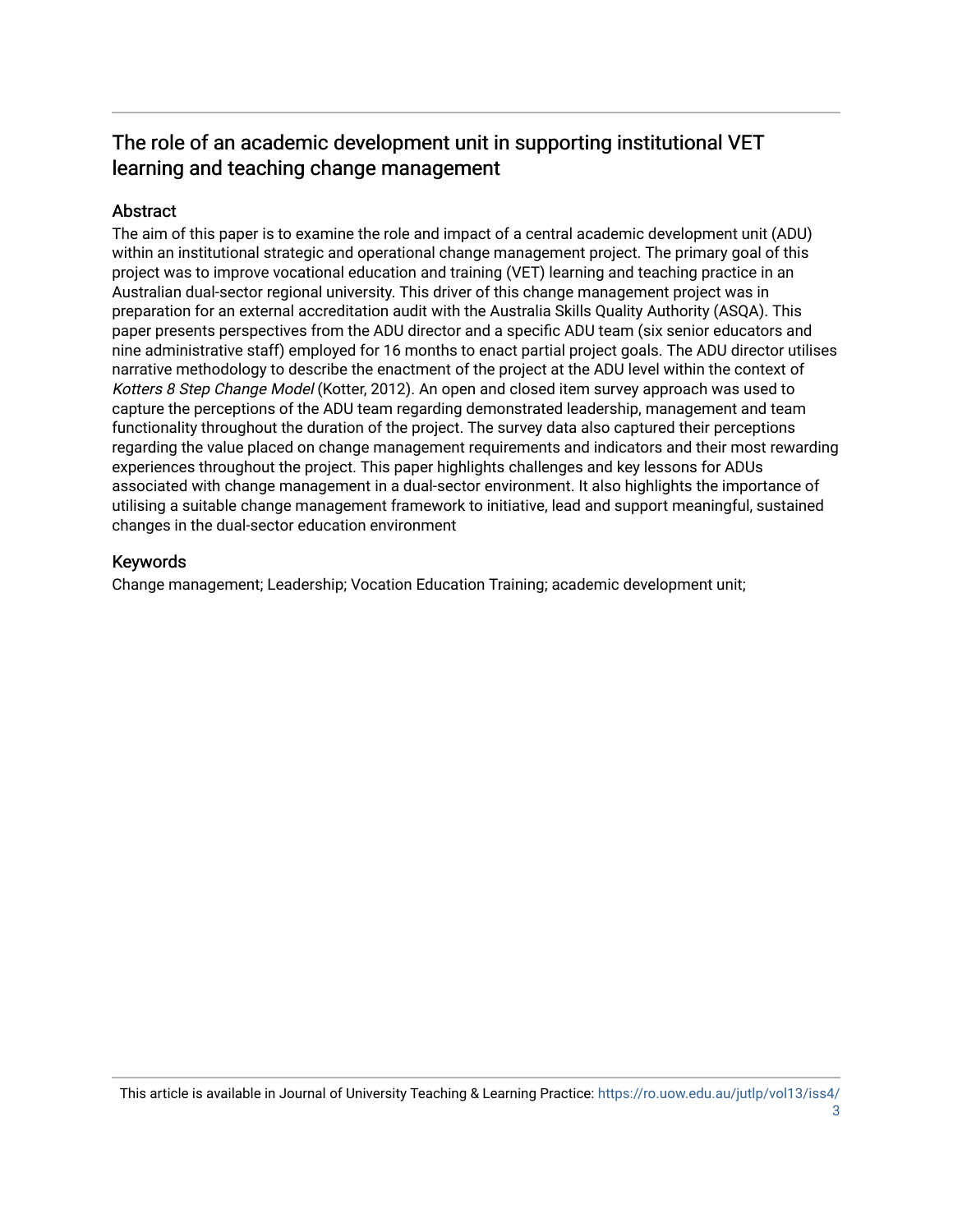

# [Journal of University Teaching & Learning Practice](https://ro.uow.edu.au/jutlp)

[Volume 13](https://ro.uow.edu.au/jutlp/vol13) Issue 4 [Dystopia or Utopia: Emerging Visions](https://ro.uow.edu.au/jutlp/vol13/iss4) [for the Future of Learning and Teaching](https://ro.uow.edu.au/jutlp/vol13/iss4) **Practice** 

[Article 3](https://ro.uow.edu.au/jutlp/vol13/iss4/3) 

2016

# The role of an academic development unit in supporting institutional VET learning and teaching change management

Nina Fotinatos Associate Professor Federation University Australia, n.fotinatos@federation.edu.au

Follow this and additional works at: [https://ro.uow.edu.au/jutlp](https://ro.uow.edu.au/jutlp?utm_source=ro.uow.edu.au%2Fjutlp%2Fvol13%2Fiss4%2F3&utm_medium=PDF&utm_campaign=PDFCoverPages) 

## Recommended Citation

Fotinatos, N. (2016). The role of an academic development unit in supporting institutional VET learning and teaching change management. Journal of University Teaching & Learning Practice, 13(4). [https://ro.uow.edu.au/jutlp/vol13/iss4/3](https://ro.uow.edu.au/jutlp/vol13/iss4/3?utm_source=ro.uow.edu.au%2Fjutlp%2Fvol13%2Fiss4%2F3&utm_medium=PDF&utm_campaign=PDFCoverPages) 

Research Online is the open access institutional repository for the University of Wollongong. For further information contact the UOW Library: research-pubs@uow.edu.au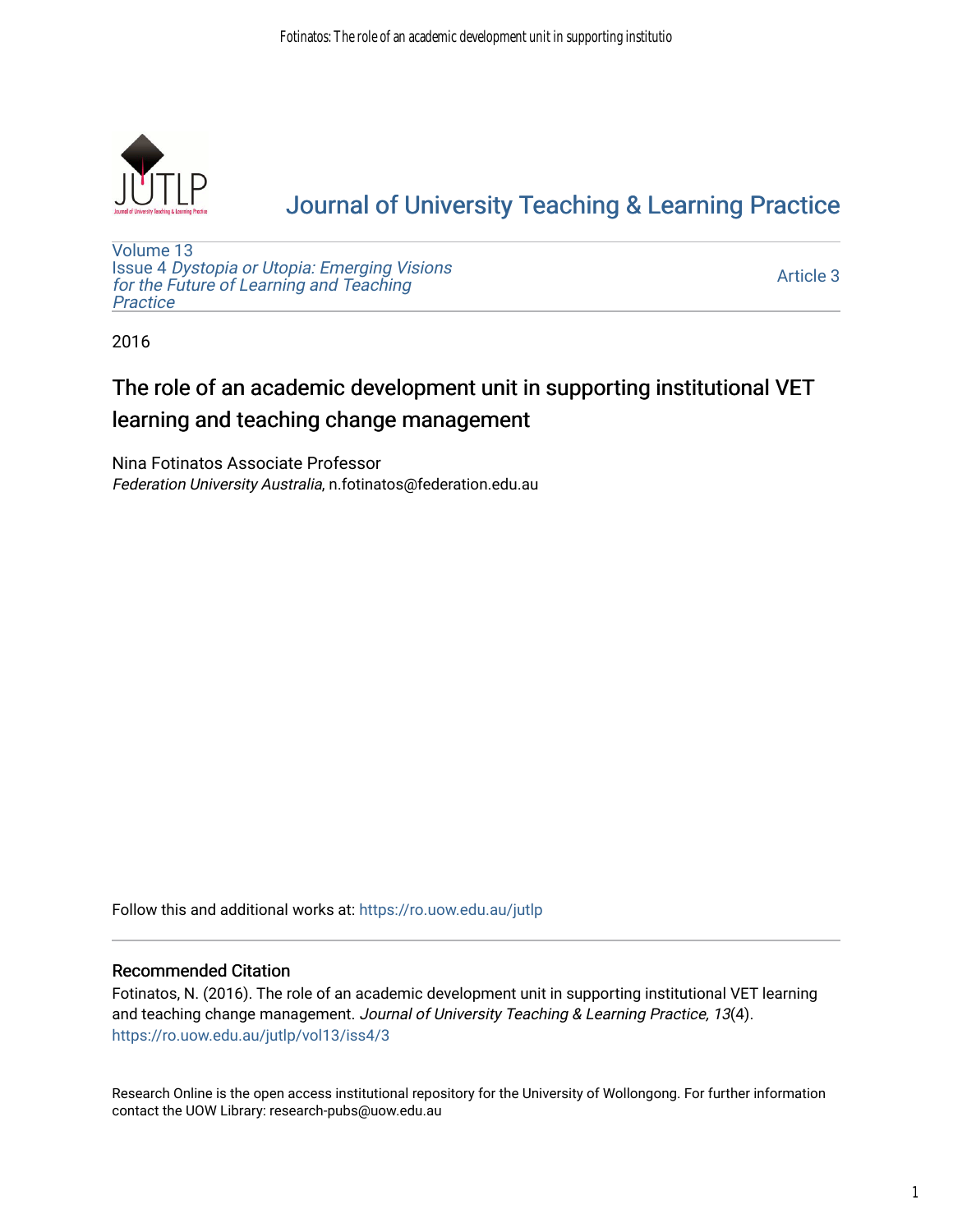## The role of an academic development unit in supporting institutional VET learning and teaching change management

## **Abstract**

The aim of this paper is to examine the role and impact of a central academic development unit (ADU) within an institutional strategic and operational change management project. The primary goal of this project was to improve vocational education and training (VET) learning and teaching practice in an Australian dual-sector regional university. This driver of this change management project was in preparation for an external accreditation audit with the Australia Skills Quality Authority (ASQA). This paper presents perspectives from the ADU director and a specific ADU team (six senior educators and nine administrative staff) employed for 16 months to enact partial project goals. The ADU director utilises narrative methodology to describe the enactment of the project at the ADU level within the context of Kotters 8 Step Change Model (Kotter, 2012). An open and closed item survey approach was used to capture the perceptions of the ADU team regarding demonstrated leadership, management and team functionality throughout the duration of the project. The survey data also captured their perceptions regarding the value placed on change management requirements and indicators and their most rewarding experiences throughout the project. This paper highlights challenges and key lessons for ADUs associated with change management in a dual-sector environment. It also highlights the importance of utilising a suitable change management framework to initiative, lead and support meaningful, sustained changes in the dual-sector education environment

## Keywords

Change management; Leadership; Vocation Education Training; academic development unit;

This article is available in Journal of University Teaching & Learning Practice: [https://ro.uow.edu.au/jutlp/vol13/iss4/](https://ro.uow.edu.au/jutlp/vol13/iss4/3) [3](https://ro.uow.edu.au/jutlp/vol13/iss4/3)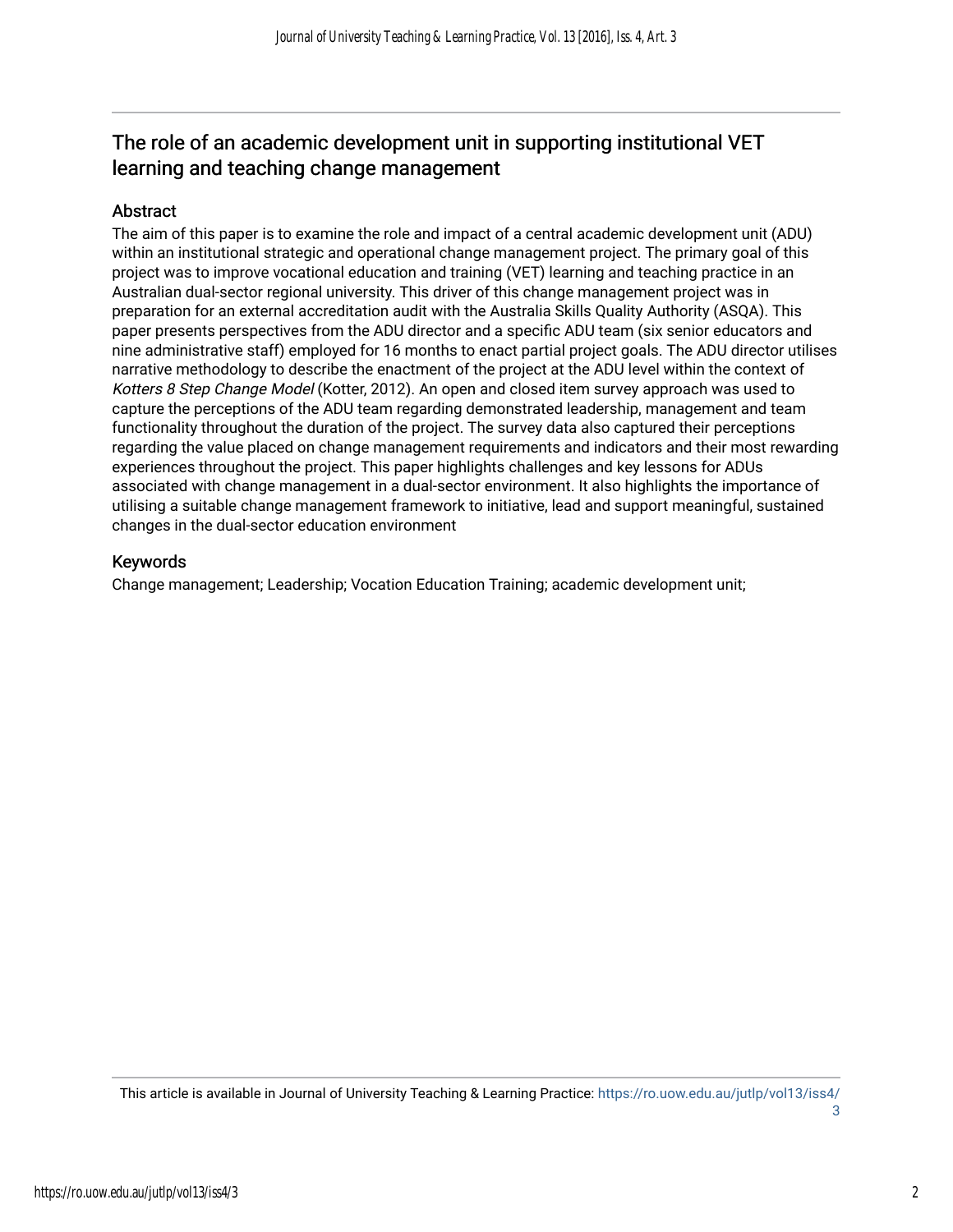## **The role of an academic development unit in supporting institutional VET learning and teaching change management**

## **Introduction**

This paper uses a case-study approach to explore change management focused on improving vocational education training (VET) learning and teaching practice. It briefly reviews the literature on change management and leadership within a dual-sector higher-education context. It then uses narrative methodology to explore the lived experience of enacting a change-management project from within a central academic-development unit (ADU). The perceptions of a specific ADU team regarding several aspects of the project are also described using qualitative and quantitative survey responses. This paper has six key aims:

- 1. How was this change-management project enacted at the ADU level?
- 2. What was the perceived level of ADU leadership and management on the changemanagement project?
- 3. What was the perceived level of ADU team functionality relevant to the changemanagement project?
- 4. What were the three most highly ranked change-management requirements for ADU team members?
- 5. How prepared was the institution to engage with this change-management project?
- 6. What was the most rewarding aspect of ADU team members' role during the changemanagement project?

## **Change-management models**

Several factors influence the success of change management and organisational change within a higher-education and VET context. The term "change" implies "disruption of the present conditions prevailing in the external and internal environment" (Alhazemi, Rees & Hossain 2013, p.972). The change can be strategic and have high impact across an organisation, or it can be operational with less impact. Several key aspects relevant to change management significantly affect the success or failure of an initiative: leadership, governance, management, organisational culture and the approach to learning and training relevant to the organisation (Alhazemi, Rees & Hossain 2013; Andrade 2016; Blaschke, Frost & Hattke 2014). Similarly, Eckel et al. (1999, p.8) highlights the importance of preparing staff for the change, "assessing the human dimension", "managing fear and anxiety" and clearly specifying the "function of change teams". Change initiation and management is most successful if individuals understand the rationale for change and believe in its benefit before supporting it more widely and allowing the initiative to move forward with critical mass (Andrade 2016; Eckel et al. 1999). Managing change as part of a deliberate process has its own set of challenges. It may involve directing, navigating, caretaking, coaching, interpreting and nurturing (Palmer & Dunford 2002). A formal change-management framework may be useful as a reference point for organisations preparing to undergo change, whether major or minor (Hashim 2013; Heckmann, Steger & Dowling 2016).

Business organisations seeking effective change management commonly refer to *Kotter's Eight-Step Model of Change* (Table 1) (Andrade 2016; Bianchini, Maxwell & Dovey 2014; Kotter 2005; Kotter 2007; Kotter 2012; Kotter & Cohen 2002).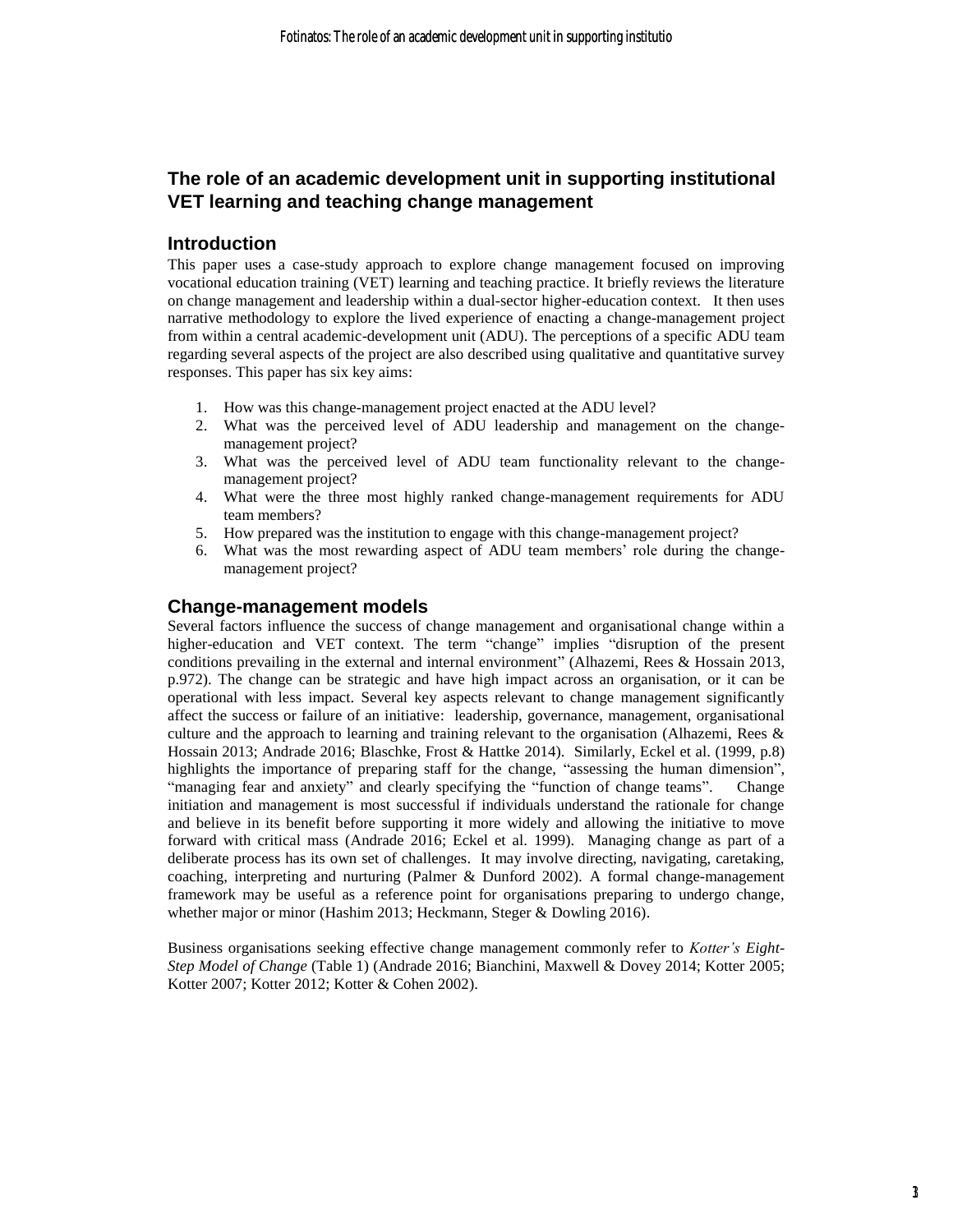| <b>Step</b> | <b>Description</b>                            |
|-------------|-----------------------------------------------|
| No.         |                                               |
| Step 1      | Establishing a sense of urgency               |
| Step 2      | Creating the guiding coalition                |
| Step 3      | Developing a vision and strategy              |
| Step 4      | Communicating the change vision               |
| Step 5      | Empowering broad-based actions                |
| Step 6      | Generating short-term wins                    |
| Step 7      | Consolidating gains and producing more change |
| Step Eight  | Anchoring new approaches in the culture       |

#### **Table 1. Kotter's Eight-Step Model**

(Adapted from Kotter 2012, p.23)

A change-management approach can be "top down" (driven by management) or "bottom up" (reflecting emergent or participatory-driven change) (Brown 2013). A change-management approach driven by management can be useful where clear, tangible outcomes can be predetermined with confidence and there is agreement on the desired outcomes. The risk with this approach is resistance from staff who may not agree with the decisions, approaches and strategies and have sufficient independence and autonomy to influence progression (Brown 2013). In comparison, a change-management approach initiated by innovative leaders within an organisation can struggle to achieve broader updates without the support of the strategic leaders throughout an organisation. Keppel (as cited in Brown 2013), suggested an alternative approach to change management based on a distributed model, where leadership capabilities, capacities and strengths are distributed across an organisation regardless of formal leadership title. Change-management outcomes can also be influenced by a number of additional factors, including technology issues, personnel changes, perceived pressure to deliver, opposition, project creep and unofficial procedures and systems (Brown 2013).

Cameron and Green (2012) suggest that there are four different change-management approaches underpinning best practice. These approaches are based on the primary functions of an organisation. Educational organisations can potentially align with the "machine analogy", as described by Cameron and Green (2012). In this model, the senior managers define targets and time scale, and they, along with expert consultants, roll the change out from the top down. The value of training is recognised and is offered to bridge behaviours as part of the changemanagement process (Cameron & Green 2012, p.121). This approach assumes specific key beliefs, procedures and standards, to which all staff are expected to adhere. According to Cameron & Green (2012), key beliefs can include the following:

- Each employee should have only one line manager;
- Labour should be divided into specific roles;
- Each individual should be managed by objectives;
- Teams represent no more than the summation of individual efforts
- Management should control and there should be the employee discipline (Cameron & Green 2012, p.124).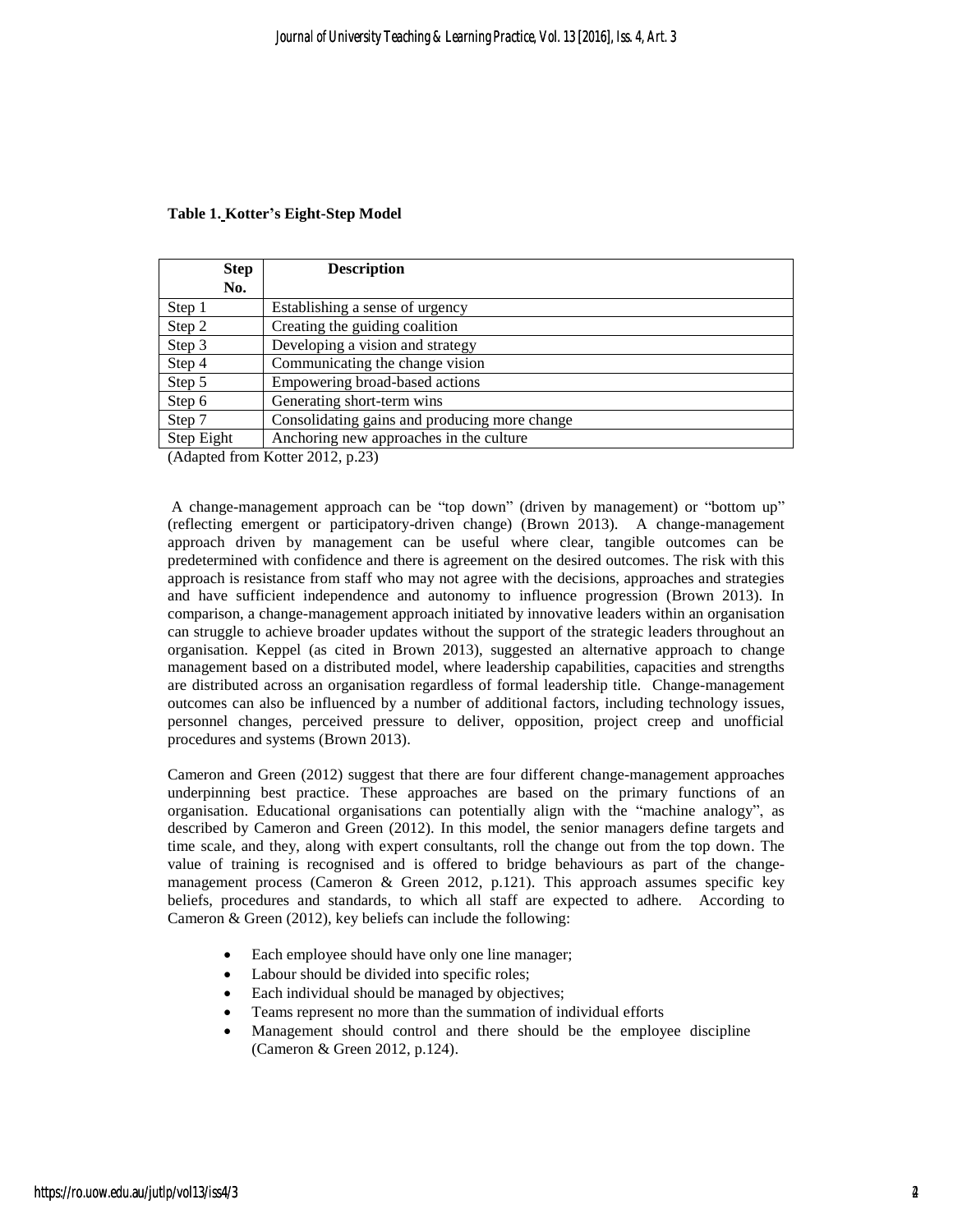Mechanistic organisations also espouse certain assumptions:

The organization can be changed to an agreed end state by those in positions of authority; there will be resistance, and this needs to be managed; change can be executed well if it is well planned and well controlled (Cameron & Green 2012, p.124).

This approach is most successful when there is stability and compliance. However, a significant change-management process can cause unrest, and employees may demonstrate various levels of resistance. Overcoming employee resistance requires strong management action, inspirational vision and control from the top down. Within an educational context, it is vital to focus on the need for individual learning and behavioural change, which influence the success of changemanagement initiatives. Cameron and Green (2012, p.27) also discuss four approaches to individual change: "behavioural, cognitive, psychodynamic and humanistic psychology". Key leaders need to be aware of these humanistic factors as they try to create change within their organisations. Hashim (2013) writes that for some staff, change management within the workplace can be likened to dealing with loss, including periods of denial, anger, bargaining, depression and acceptance. Hashim (2013, p.687) summarises yet another four styles of change management:

- 1. Collaborative: this style involves the widespread participation of employees in key decision processes that will affect them and their organisation.
- 2. Consultative: this style allows employees only limited involvement in the decisionmaking process and responsibility areas.
- 3. Directive: the managerial authority level makes the decisions about how change will proceed.
- 4. Coercive: in this style, senior management imposes change on the organisation.

Hashim (2013) suggests four key steps for effective organisation change: assessing the need for the change, initiating change, implementing or applying change and monitoring and evaluating the change. He also suggests five implementation tactics: top management support, participation, negotiation, communication and education and coercion. These tactics might be useful when trying to create and implement a change in strategy, product, technology, structure and culture.

The culture of an organisation will heavily influence the success of any change-management approach. The "ability to influence is as important as authority to control" (Brown 2013). A positive culture demonstrates "scholarly engagement, shared governance and decision making, and rationality" (Hechanova & Cementina-Olpoc 2013, p.13). A positive culture within an organisation normally exists where "managing tends to be by consent, decisions tend to be committee-based and generally consensual and the change agents have a high level of personal credibility and standing in a community" (Brown 2013). The culture of an organisation during periods of change management will affect staff motivation, how staff learn and the role and effectiveness of training (Cameron & Green 2012; Sarin et al. 2010). The culture of the workplace can also be loosely linked to Hersberg's two subcategories of motivating factors: "hygiene factors" and "motivators" (as cited in Cameron & Green 2012, p.39). Hygiene factors include the following: pay, company policy, the quality of supervision/management, working relations, working conditions, status and security. Specific motivators such as achievement, recognition, responsibility, advancement, learning and the type and nature of the work are equally powerful factors that influence staff engagement during a change-management process.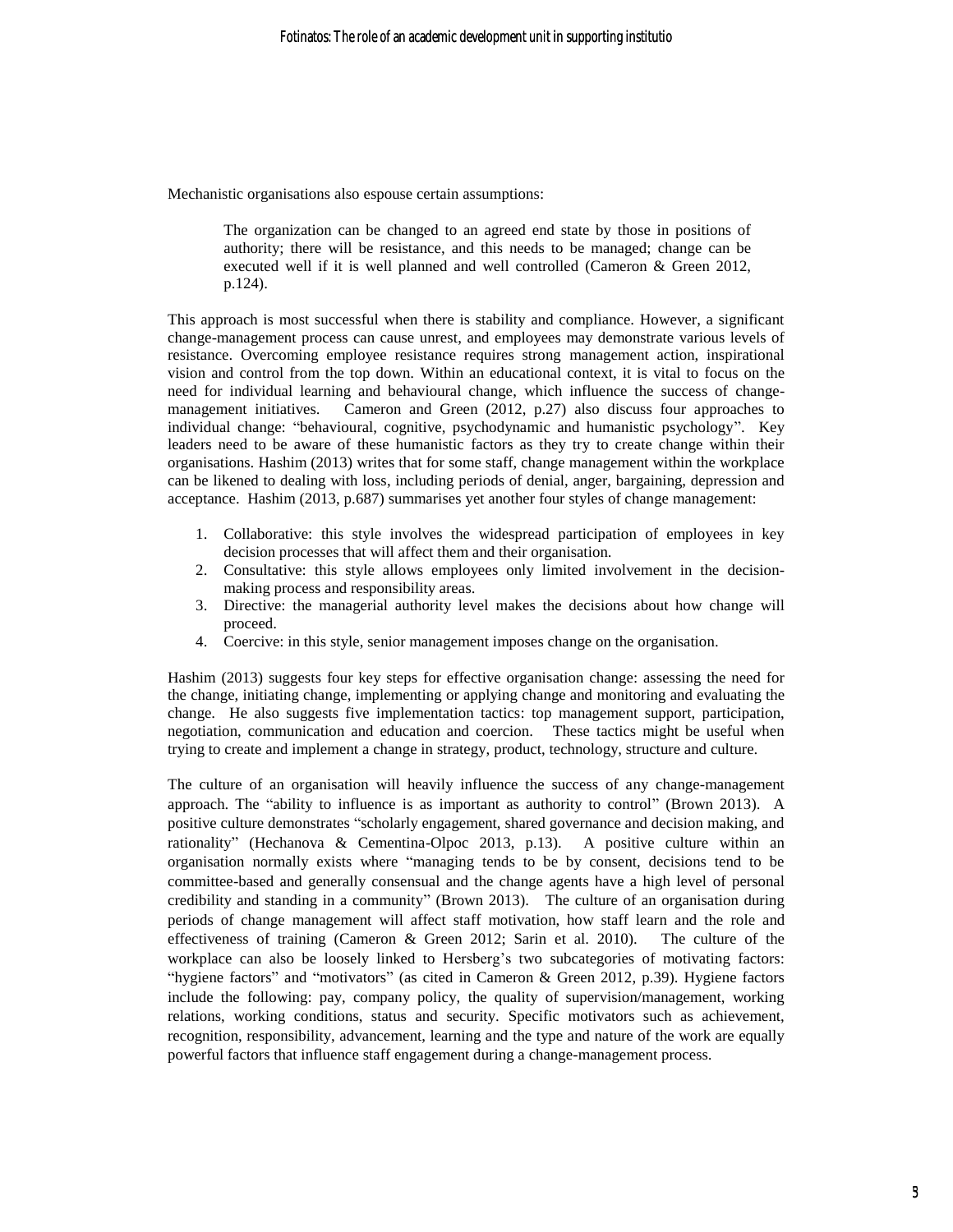## **Change-management models in higher education**

While *Kotter's Eight-Step Model of Change* (Table 1) is commonly used in the business domain, its suitability varies within the higher-education sector. Although this approach is simplistic, Chowthi-Williams, Curzio and Leman (2016) suggest that the public sector and education domain are less likely to respond to each of the eight prescribed steps and instead would benefit from a change-model approach such as that shown in Figure 1. This approach includes a focus on "guiding teams" as key stakeholders within the change-management process; teams help employees feel empowered, provide strong leadership, capacity, and credibility and handle the human aspects associated with the change (Chowthi-Williams, Curzio & Leman 2016; Kotter & Cohen 2002).





## **Leadership, change management and higher education**

"Leaders lead by persuasion, through other leaders and by building trust" (Eckel et al. 1999, p.8). There is abundant literature regarding leadership and its role in the change management and evidence-based models that align with the higher-education context (Bolden & Petrov 2009; Alhazemi, Rees & Hossain 2013; Davies 2014; Cahill et al. 2015). Davies (2014) comments that one of greatest challenges of any leader in higher education is to effect change and bring staff together to consider preferred futures and current realities. Effective leaders are likely to engage in planning, understand the nature of the change, seek to engage with the external environment and understand when to exert authority, influence and power (Bolden & Petrov 2009; Drugus & Landoy 2014). Leadership is critical in determining the results of change-management programs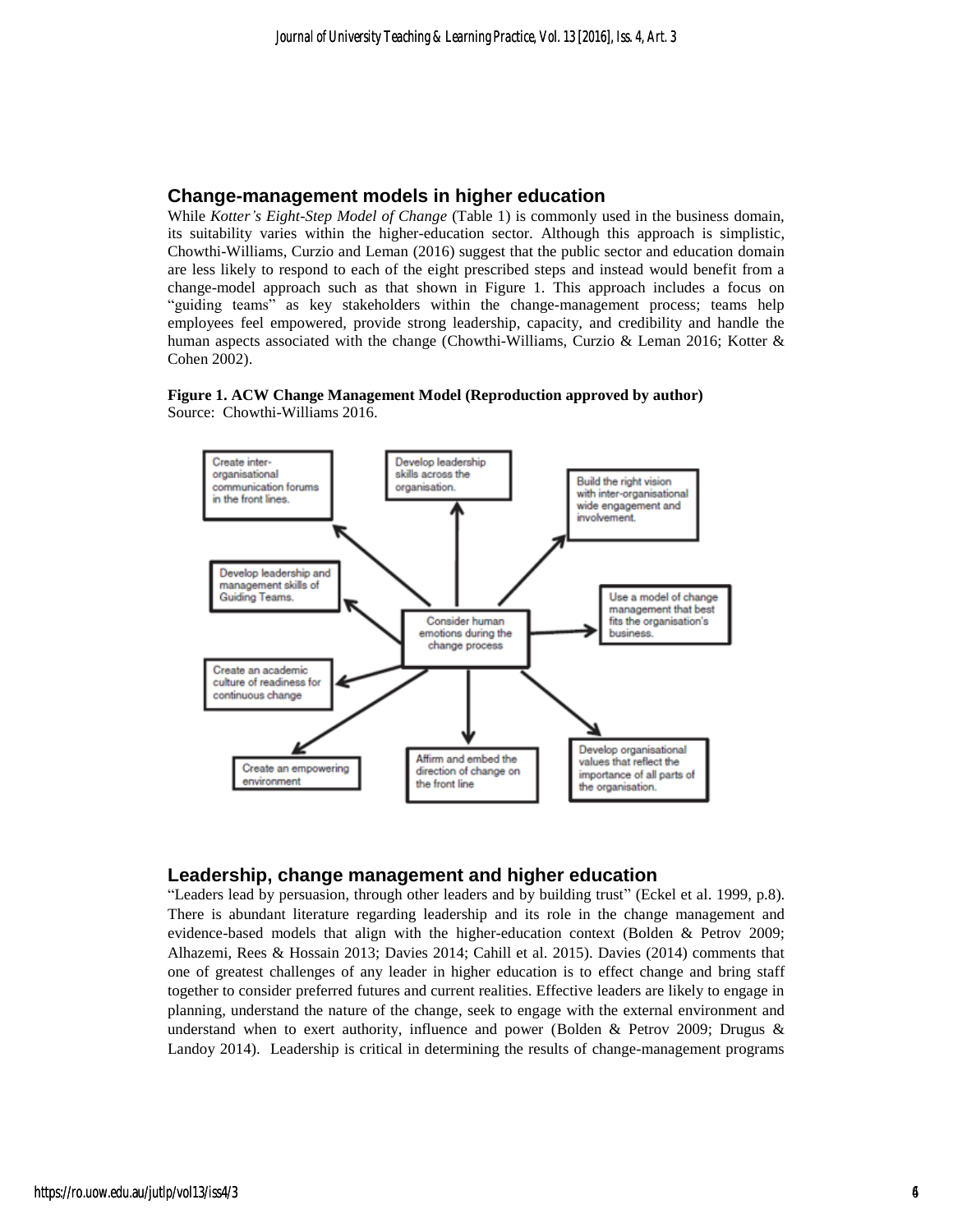(Alhazemi, Rees & Hossain 2013). During periods of change management, leaders must demonstrate skills and behaviours that deepen commitment, align strategies, focus actions, expand capabilities and clarify progress. (Alhazemi, Rees & Hossain 2013). Snowden and Boone (2007, p.7) report that effective leaders

learn to shift their decision-making styles to match changing business environments. Simple, complicated, complex, and chaotic contexts each call for different managerial responses. By correctly identifying the governing context, staying aware of danger signals, and avoiding inappropriate reactions, managers can lead effectively in a variety of situations.

Caton and Mistriner (2016) describe six key leadership strategies: organisation strategy, resource management, communication, collaboration, advocacy and professionalism. Calma (2015) describes higher-education leaders as having many multi-faceted roles such as experts, beneficiaries, heroes, tyrants, negotiators and facilitators. Leaders working within a distributedleadership model also require specific leadership literacies to ensure they are effective (Jones et al. 2011) and positively influencing change-management outcomes.

Jones et al. (2011, p.4) reported in an Australian Learning and Teaching Council leadership project that "capacity development for both formal and informal leadership with higher education institutions" needed to be prioritised to meet the constant challenging and complex needs of the sector". Didi, Griffioen and de Jong (2015) also highlight the importance of leaders empowering and engaging with key stakeholders (such as lecturers and teachers) during periods of organisational change. The success of the distributed-leadership model is widely acknowledged in the literature. Distributed leadership acknowledges that leadership is demonstrated from both structural and positional perspectives and asserts that everyone is a leader in their own domain. It shares the responsibility for accountability, commitment and shared vision across an organisation (Bolden, Petrov & Gosling 2009; Jones et al. 2011; Parker 2008).

Davis and Jones (2014) also highlight the importance of professional development for leaders in higher education, particularly those involved with change-management initiatives. Their metaanalysis of the leadership literature finds three key areas of leadership research and framing: exploring context, relationships and activity. In addition, Drew (2010) lists five key skills of a leader in a higher-education context: fiscal and people resources; flexibility, creativity and change capability; responding to competing tensions and remaining relevant; and maintaining academic quality and effective strategic leadership. In particular, the need to remain flexible, innovative and change-ready is an essential skill of a leader in higher education. The Action-Centred Leadership Model discussed by Middlehurst (2007) also captures key habits of successful leaders, and brings attention to the importance of relationship-building.

## **Case-study context: The process of enacting change management**

In July 2015, "senior administrative members" of the Vice Chancellor's senior team (Deputy Vice Chancellor – Academic and Deputy Vice Chancellor – Learning and Quality), identified the urgent need to lead an institutional change-management process as the ASQA reregistration deadline (August 2016) approached. As a Registered Training Organisation (RTO), Federation University is bound by the National Vocational Education and Training Regulator Act 2011 (ASQA n.d.). Preparing for reregistration with ASQA involves providing detailed evidence of quality, business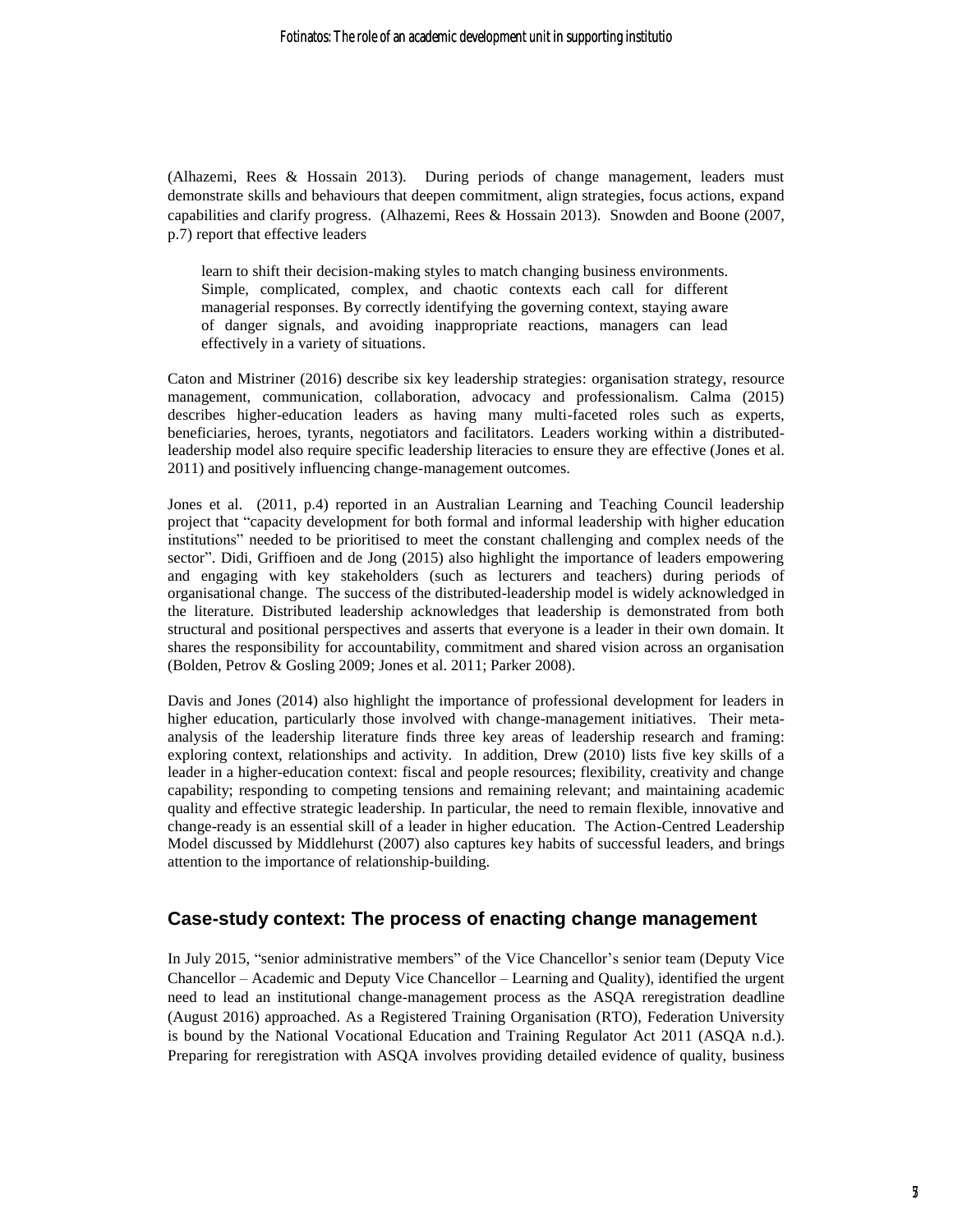and learning and teaching processes, relative to the expectations and standards described within the VET Quality Framework and its counterparts.

The following narrative describes the change-management process at the ADU level as aligned with Kotter's Eight-Step Change Model (Table 1). This narrative is based on weekly reflective journal writing throughout the change-management process which addresses **Aim 1** in this papers objectives.

#### Step 1: Establishing a sense of urgency.

*The sense of urgency for this change management process had been well established by the senior administrative sponsors of the institution in July 2015. During this period, I was requested by the Deputy Vice Chancellor – Learning and Quality to develop and present a financial business plan projecting the resources and approach required for achieving the intended outcomes of the change-management process. The Strategic AQSA Steering Committee led the vision for this changemanagement project. The main role of the ADU was to provide targeted professional development for VET teachers that focused on the creation, redesign and development of assessment tools. Assessment tools are a substantial element of the learning and teaching resources provided to both students and staff as part of a quality curriculum experience. This documentation is linked with student expectations described in the nationally endorsed training packages. Successfully creating and completing well developed, validated and high-quality assessment tools requires both discipline content knowledge and knowledge of training and assessment targeted at the VET sector.*

*In an effort to plan projected resources and a suitable approach, I calculated the appropriate volume of work that was expected to be revised (for example, how many units of competency, multiplied by the approximate volume of assessment tools per unit of competency, multiplied by the hours required to complete each type of assessment tool). This focus on work output was then combined with the physical number of key people who had the skills to meet this allocated task. For example, VET senior educators would be required to mentor, coach and upskill large numbers of VET teachers. Due to internal and external institutional factors beyond the scope and control of the ADU, the provision of internally offered VET professional development had substantially fallen over the preceding three years. The proposed distributed leadership model was based on four senior educators (HEW 7 classification, full-time) and four administrative staff (HEW 4 classification, full-time) to support VET teachers and develop assessment-tool creation, storage, monitoring and reporting. The proposed model was granted \$500,000 over a 12-month period centrally from the institution. The funding was linked with specific targets and projected outcomes, which were monitored closely by the Strategic AQSA Steering Committee and Faculty ASQA Implementation Committee.*

#### Step 2: Forming a powerful guiding coalition

*Once the financial resources were approved, I was keen to commence recruiting. It was imperative to recruit the correct number of staff with appropriate skills sets within an efficient timeframe. I found it challenging to recruit to a regional*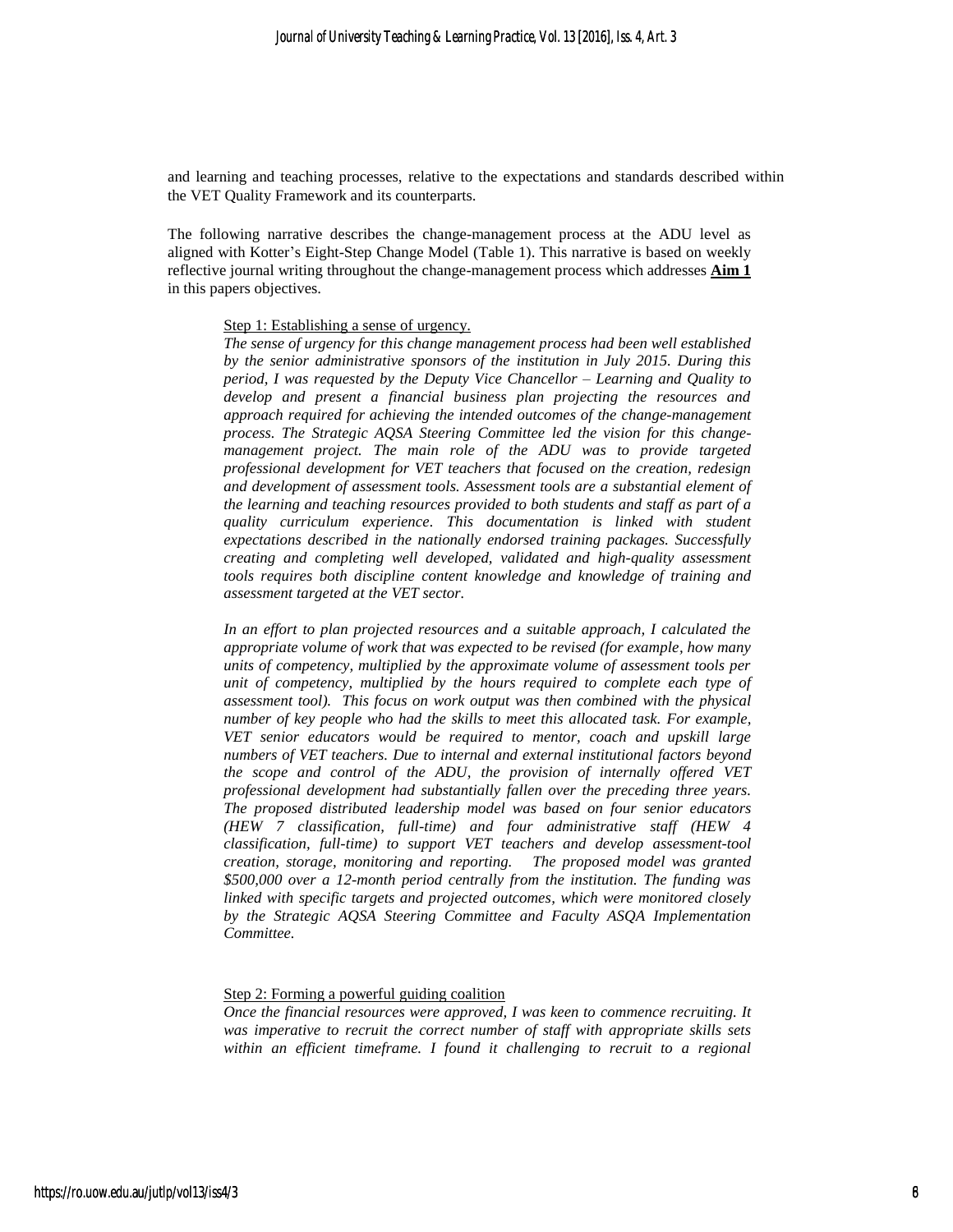*institution senior educators who were available and willing to work within this change-management structure. In particular many Victorian RTOs were also preparing for their own ASQA reaccreditation; hence these staff members were largely unavailable. Recruiting administrative support staff was less problematic. During the life of the change-management process, six senior educators and nine administrative assistants participated. The recruitment process was completed in the first three months. Some staff were only available for certain periods of time throughout the process; therefore the team needed to have clear processes regarding knowledge management, and to remain flexible during this highly intense period of change.* 

*Once recruitment was finalised, it was essential that our ADU ASQA VET professional-development team established boundaries for a positive working relationship. This process included establishing agreed team functions such as the important of trust, having the confidence to disagree, accountability, commitment and a focus on team results. I established a three-tiered governance structure within the ADU team to successfully support, monitor and report progress against the intended change-management outcomes throughout the 16-month process (August 2014-December 2016). I actively led and facilitated discussions relative to ADU ASQA Implementation Meetings. I used these one-hour weekly meetings to disseminate all the information I had received from the Strategic AQSA Steering Committee and Faculty ASQA Implementation Committee to the broader ADU team. I also used this meeting structure to hear ADU member comments, concerns, questions and ideas, and actively sought to represent these at higher governance level meetings. As the leader of the team, I also performed a SWOT (Strengths, Weaknesses, Opportunities and Threats) analysis to help identify when additional resources and conversations were required with other key stakeholders (for examples, conversations regarding an electronic management system and template revisions). I was mindful that the majority of the team were completely new recruits to our institution, and thus lacked historical knowledge relevant to processes and outcomes associated with previous change-management processes within the VET domain. Members of the ADU AQSA Implementation Team also began having their own weekly sub-team meetings (one for the senior educators and one for the administrative assistants).* 

#### Step 3: Develop a vision and strategy

*From the onset of the project it was imperative to align the ADU vision and enacting strategies with the existing institutionally endorsed vision. The vision for the ADU team was on the provision and rollout of targeted VET professional development to VET teachers, which enabled and empowered teachers to create, redesign and develop high-quality VET assessment tools relative to each unit of competency. This vision was situated within the full suite of VET quality learning and teaching documents, which also included the Training and Assessment Strategy and the Trainer Skills Matrix documents. The team collectively decided on key professional-development approaches, including one-to-one mentoring and coaching and mechanisms for small-group facilitation support. The team collectively developed strategies to meet the overarching vision and reported against milestones for assessment-tool redesign and development stretch targets. The deliverable outcomes for professional development varied in format and were*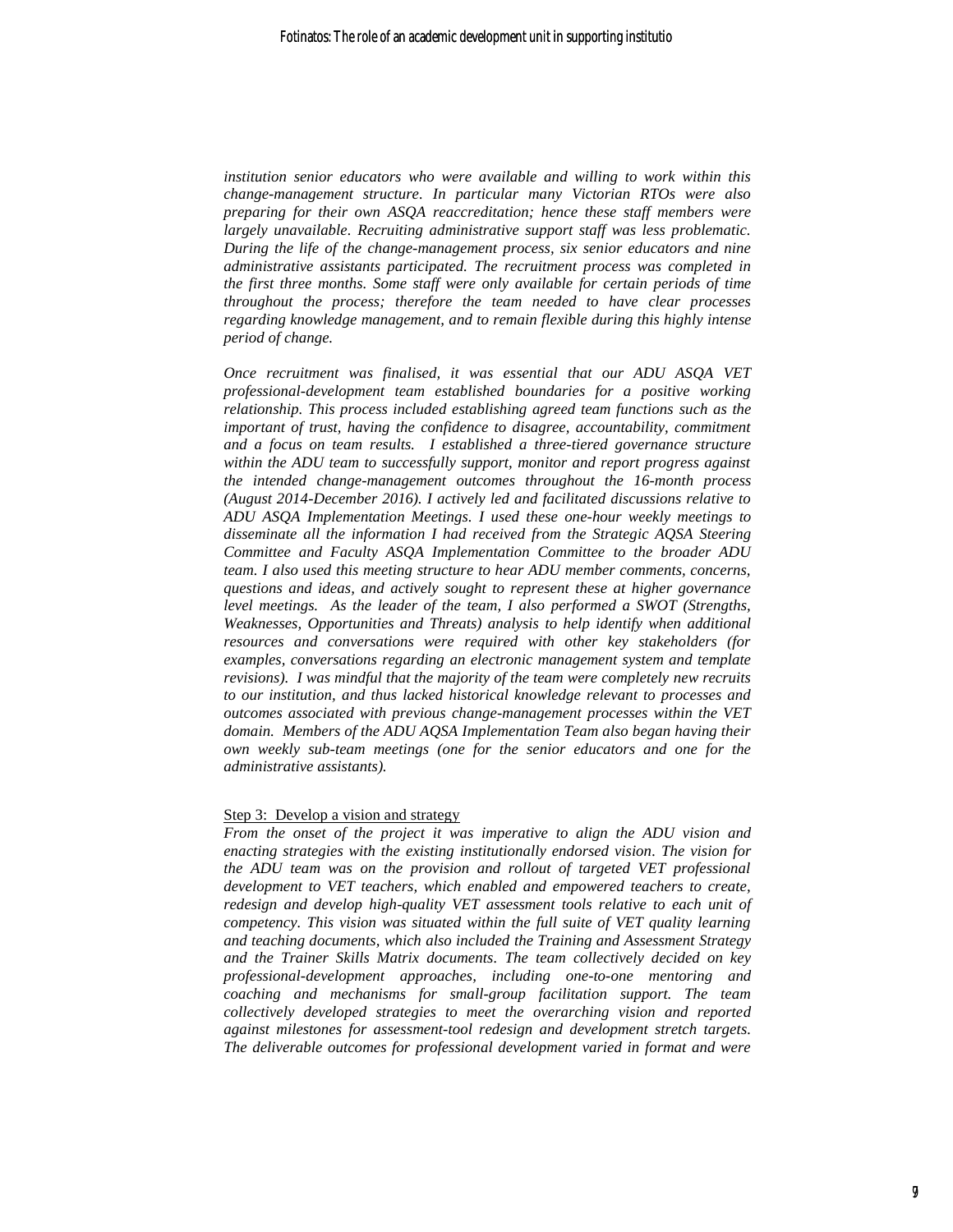*adapted to the qualification type, number of units of competencies and VET teacher capacity, capability and attitudes. The vision and associated strategies were developed based on common change-management principles, despite a lack of knowledge regarding the current VET culture. Although members of the ADU team were fairly clear about their roles and expectations, resistance began to surface as the vision was communicated to the VET teachers themselves. It became imperative to manage this resistance and offer additional support services to staff as part of the change-management process.*

#### Step 4: Communicating the change vision

*From my perspective, communicating the vision from the top down was well executed. Communicating the vision within the ADU was also well planned. I led and facilitated weekly one-hour meetings with the entire ADU ASQA professionaldevelopment team. In addition, I encouraged the senior educators and the administrative staff to have sub-meetings on a regular basis to discuss their progress, offer solutions, problem-solve and build support and collegiality. Where appropriate, senior educators and/or administrative staff also met with faculty (or equivalent) staff to discuss, plan and implement progress towards assessment-tool completion.*

*I used the meetings as an open two-way communication channel. I disseminated relevant information that I had heard from meetings at higher levels, and listened and responded to comments, suggestions and questions regarding the current practice. During these meetings, it became apparent that many VET staff ( program coordinators, discipline leaders, teachers, managers and administrators) were less prepared, willing or able to engage with the change-management process in a timely manner than I had first thought. From my perspective, VET staff buy-in was not particularly well led or managed, which resulted in some difficult situations for the ADU staff. Although the ADU team constantly communicated the ADU vision to VET stakeholders, their level of demonstrated commitment and accountability towards reaching the intended goals varied. Three of the ADU AQSA implementation team had prior experience with the staff at this institution. While these three had suspected that resistance would follow, we collectively underestimated the existing culture, and comprehension of how performance management was enacted within it.* 

*The senior educators and administrative staff, who formed a centralised model of leadership, were chiefly responsible for motivating and facilitating assessment-tool development in a scaffolded, supportive manner. These staff had no positional influence, and could only report on progress based on their personal experience. It became obvious at the weekly ADU ASQA implementation meetings that all team members had expressed to VET staff feelings of disempowerment, confusion, disappointment and resistance. Members of the ADU ASQA implementation meeting were often confronted by anxious VET teachers who refused to meet, communicate about or work on their assessment-tool materials. This may have occurred because of a lack of capacity, capability or attitude. ADU ASQA team members often tried to renegotiate goals with the teacher and aim for more-achievable milestones. Several VET teachers also experienced feelings that could be characterised as "change fatigue" and "compassion fatigue". This was particularly noticeable when VET teachers realised that template revision meant more workload with little*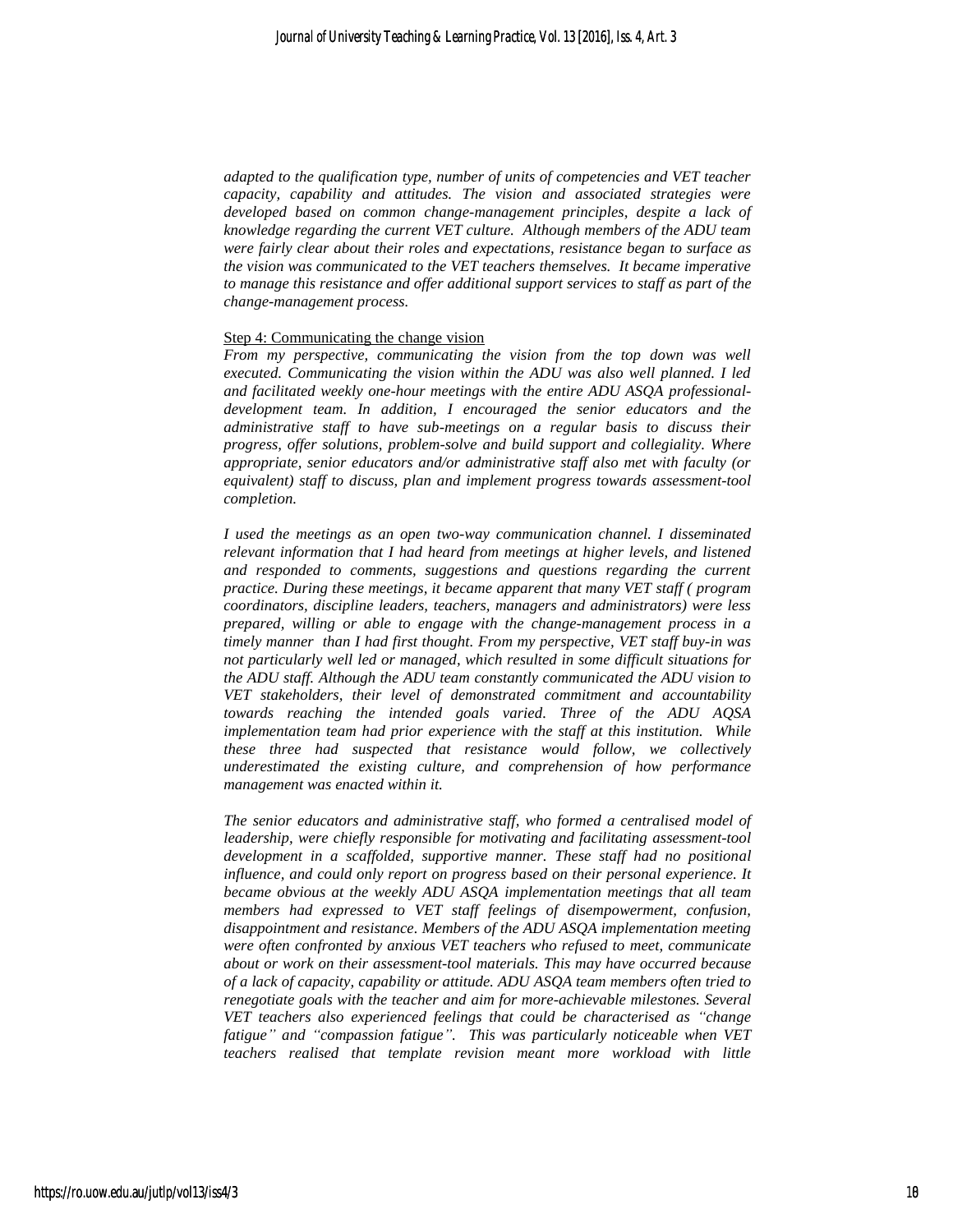*explanation. The VET teaching culture, in combination with the existing level of autonomy and self-directed accountability, became a constant source of questions during our meetings. On occasion, some team members reported feeling helpless*  when they wanted to support VET staff, but not all were ready to receive that *support. Some team members felt personally responsible for not being able to shift staff motivation and tangible progression based on the stretch targets (for example the number of assessment tools completed by a nominated date per qualification). During these sensitive times, the value of understanding staff motivation, strong leadership, varied human-resource skills and a surrounding collegial team provided each staff member with the support to refocus and continue with the changemanagement process.* 

*Although many challenges arose regarding assessment-tool redesign and creation, VET staff also reported feeling grateful for the targeted professional-development support, additional workshops, mentoring and personalised coaching opportunities. Some VET staff also commented positively on additional assurance that "the university" had acknowledged that more could and should be done to improve the quality of learning and teaching for VET students. Many VET staff welcomed the support, collegiality and opportunity for open dialogue regarding best practices and innovation in their field.* 

#### Step 5: Empowering broad-based actions

*Each ADU ASQA team member was extremely hardworking and knowledgeable and had high levels of interpersonal skills. Twelve out of the 14 team members were completely new to the institution, and therefore lacked historical knowledge, including understanding how internal and external institutional, political and sector changes had influenced staff attitudes and perceived trust. Although the ADU members were skilled in the areas relative to their priorities, they were not line managers or staff in positions of power. Instead, they were empowered to assist staff and encouraged to adapt their professional-development style to reach the desired outcome. They recognised that the VET teachers had varying levels of motivation, capacity and capability. During the 16-month change-management process, the senior educators provided a variety of professional-development opportunities, including planning and preparing quality assessment; validation workshops; individual and small-team coaching; developing and refining assessment-tool templates; and developing and completing student and teaching assessment tools. Similarly, the administrative assistants were integral in documenting version control, storing files, pre-populating templates, organising meetings, workshops and training and following up on progress with assessment tools and related documents. On many occasions, when an ADU ASQA team member raised a concern specifically related to a lack of progress in their area, I observed the sub-teams providing remarkable support to each other. Both the senior educators and administrative assistants worked collegially toward solution-focused outcomes. At times this required the assistance of a line manager; however, more often than not, it involved the co-teaming of senior educators and administrative assistants to help the staff member in need.* 

#### Step 6: Generating short-term wins

*During the 16-month change-management process, the ADU ASQA team created many opportunities to celebrate meeting smaller milestones with VET staff. They*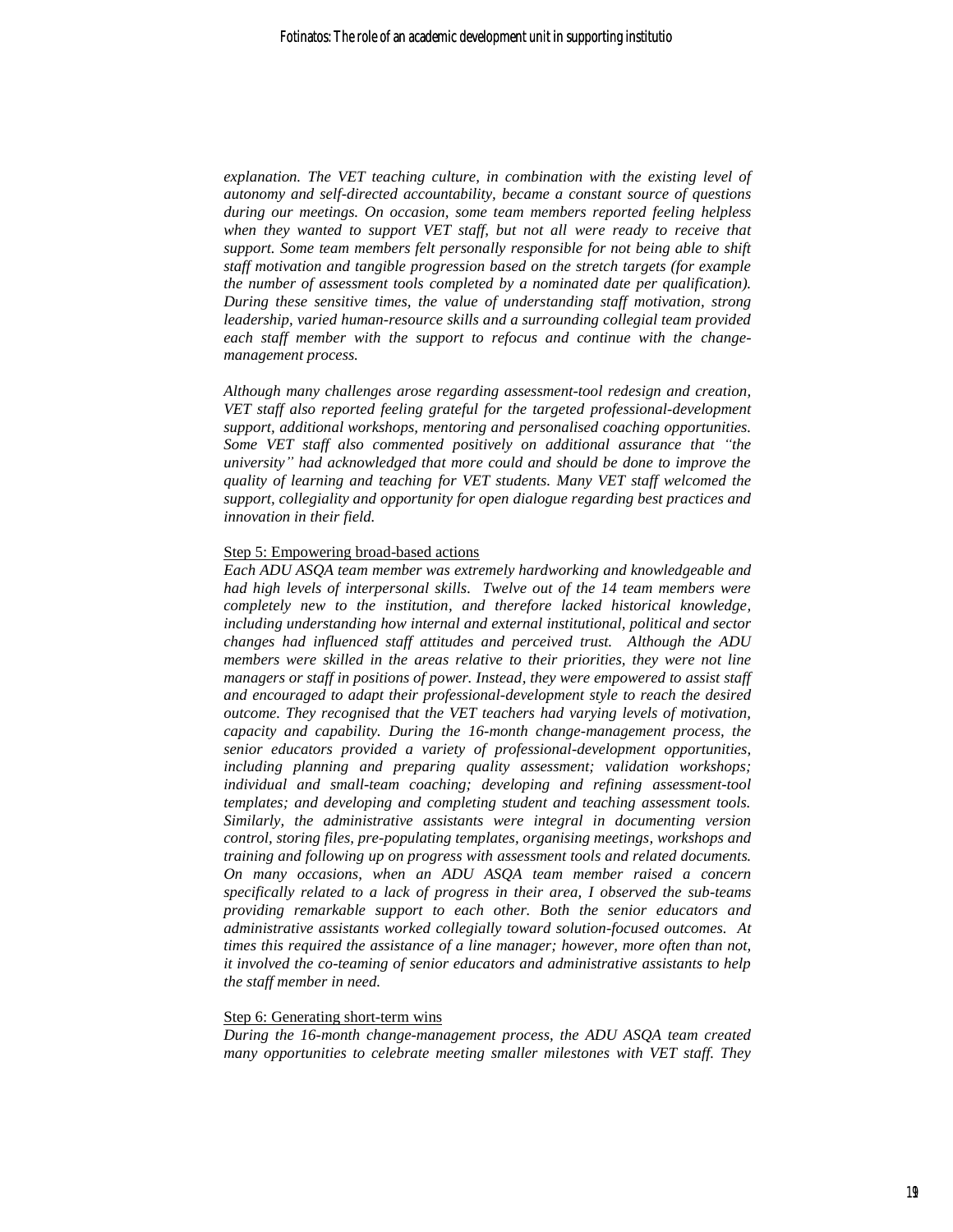*created workshop certificates, arranged workshops with catering and encouraged VET teachers to apply for teaching buy-out in an effort to attend professionaldevelopment opportunities. The wins were celebrated with the staff and reported at higher-level meetings to line managers and other key institutional team members. The ADU ASQA staff also created drop-in-sessions and focused on one-to-one individual coaching specific to a unit of competency. Senior educators would also help staff further understand delivery strategies in context with their assessment tasks and their alignment with the training packages.* 

#### Step 7: Consolidating gains and producing more change

*At many stages throughout the change-management process, improvements were made and progress was on track. In these situations, both VET teachers and ADU ASQA staff equally felt highly motivated/positive, energetic and empowered, and that they were moving towards the target in an ethical, responsible manner. Discussions, demonstrations and general support for the teachers' continuous improvement were essential in building trust with the people closest to the unit of competency and to influencing the student experience. The ADU ASQA team members collaborated with the VET teachers in creating and designing assessment tools using an underpinning framework of continuous improvement (plan; implement; monitor and evaluate; improve). Ongoing issues regarding version control and storage were raised, and additional support was provided to the ADU ASQA team to address them. Although at times the solutions provided to the team were less than optimal, the team influenced what they could to make the best of the situation. The ADU ASQA team also raised issues of workloads for VET teachers, and at times went over and above their scope to help their colleagues reach the institutional intended outcomes.* 

#### Step 8: Anchoring new approaches in the culture

*After the change management process had continued for 12 months, the work of the ADU ASQA team was extended until the end of the calendar year (2016). Some of the team members chose to continue on a casual contract and remained with the ADU until the end, while others moved into other positions at the institution given that their original contracts has expired. This team had met its target key performance indicators and played a significant role in upskilling VET teachers regarding assessment tools. There was a great sense of achievement and a sigh of relief at the conclusion, when the university was successful in achieving reaccreditation. Starting in 2016, a new entity was created to continue some of the work of the ADU ASQA team. This new VET entity was smaller and more targeted, and set goals to continue building on the momentum created by the changemanagement process to achieve continuous improvement. The ADU ASQA team demonstrated how a centralised approach in a strategic and operational changemanagement process successfully provided upskilling for staff and consistency in the quality of assessment tools in a time-efficient manner. The ADU ASQA team also demonstrated the enactment of a distributed leadership model within a complex and dynamic learning and teaching environment.*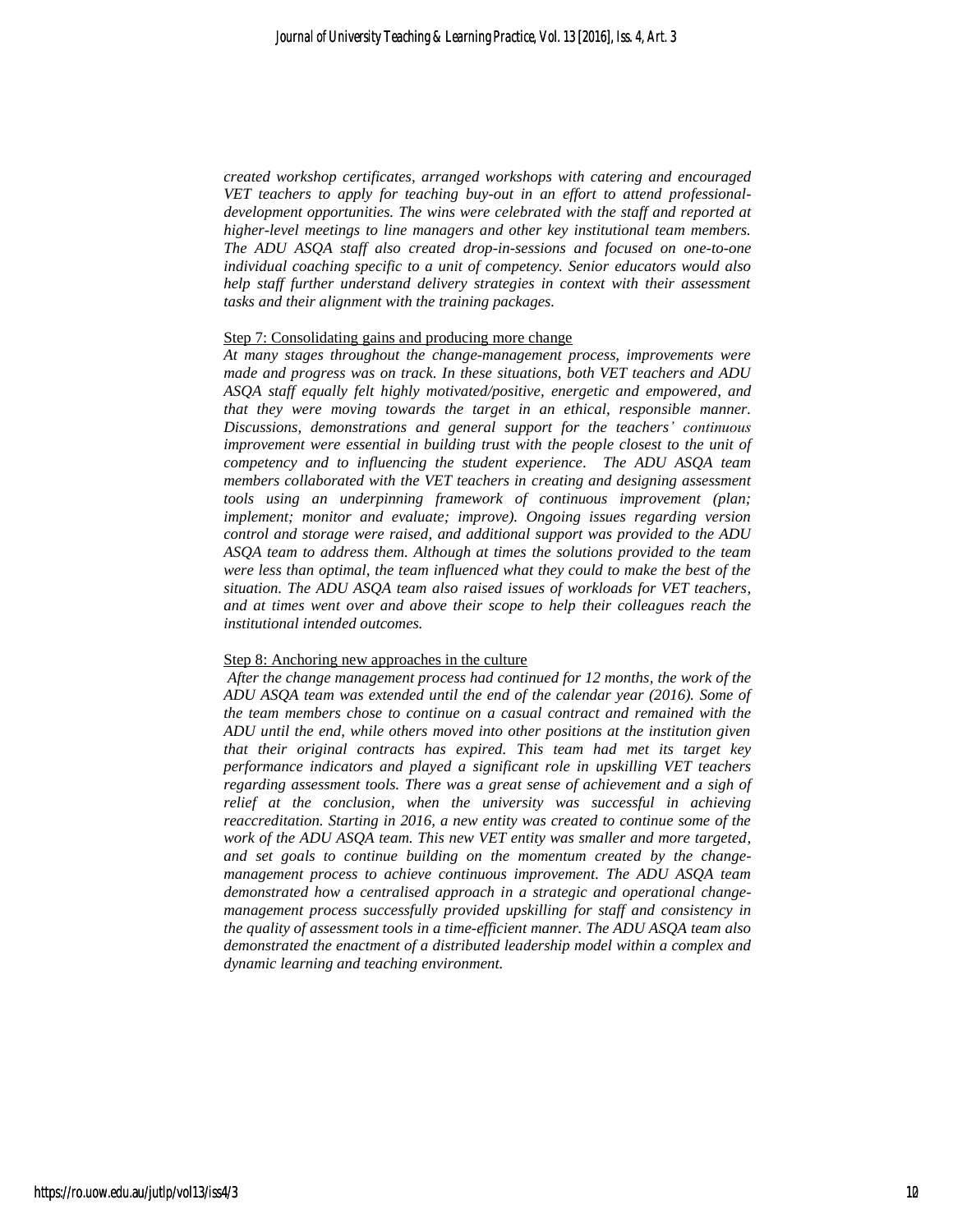## **Discussion**

This narrative demonstrates that although some processes were well established early on, many were not. Many early adopting practices could have been better supported from the onset, including a recognition of the existing VET culture and how ready the staff were for this change. Although the ADU ASQA team was hard-working and dedicated, this was not always enough, as other steps in the change-management preparation had not been fully completed. Occasionally, those who had to deal with the VET teachers did not become enthusiastic about the project early enough; thus at times the staff felt like they were "pushing" an agenda that they did not fully agree with. These errors are consistent with those described by Kotter (2012), who describes pockets of complacency, a lack of vision and at times, "neglecting to confirm changes in the corporate culture" (Kotter 2012, p.12). Insufficient effort was given to exploring the VET staff members' motivation and building the guiding teams from the ground up, rather than imposing change from the top down (Beaudoin 2013; Shattuck 2013). At times, it also became evident that there were obstacles within the faculty environment, and I was unable to help them overcome these issues. This also affected the project team's ability to achieve the end goals.

## **Perceptions of the ADU team: Findings and Discussion**

## **Aim 2: What was the perceived level of leadership and management of the ADU director as assessed by the ASQA team throughout the change-management project?**

At the conclusion of the 16-month change-management process, a brief survey was emailed to the remaining ADU ASQA team members  $(n=15)$  by a neutral third party. This research received human research ethics approval in November 2015. This survey comprised a number of open and closed survey items, including an evaluation of the leadership and management role as demonstrated by the ADU director. Feedback from the ADU ASQA team-member respondents (n=8) revealed that 57% rated the ADU director's leadership at *'5 - high-level'*, and 42% at '*4 medium-level*'. The likert scale provided to the participants ranged from 1 (no level of demonstrated behaviour) to 5 (high level of demonstrated behaviour). Qualitative comments from those who gave the director a *'high level'* rating included:

*Respondent 2: While top-level management leadership was outstanding, there were times when other levels of management were less forthcoming in providing assistance/information, and some did not take full advantage of the administrative assistance being provided.*

*Respondent 9: When giving the above answer my thoughts were around the leadership shown by the ADU director as my direct line manager. The ADU director was supportive, clear and concise in her communication and followed up on any question or issue.*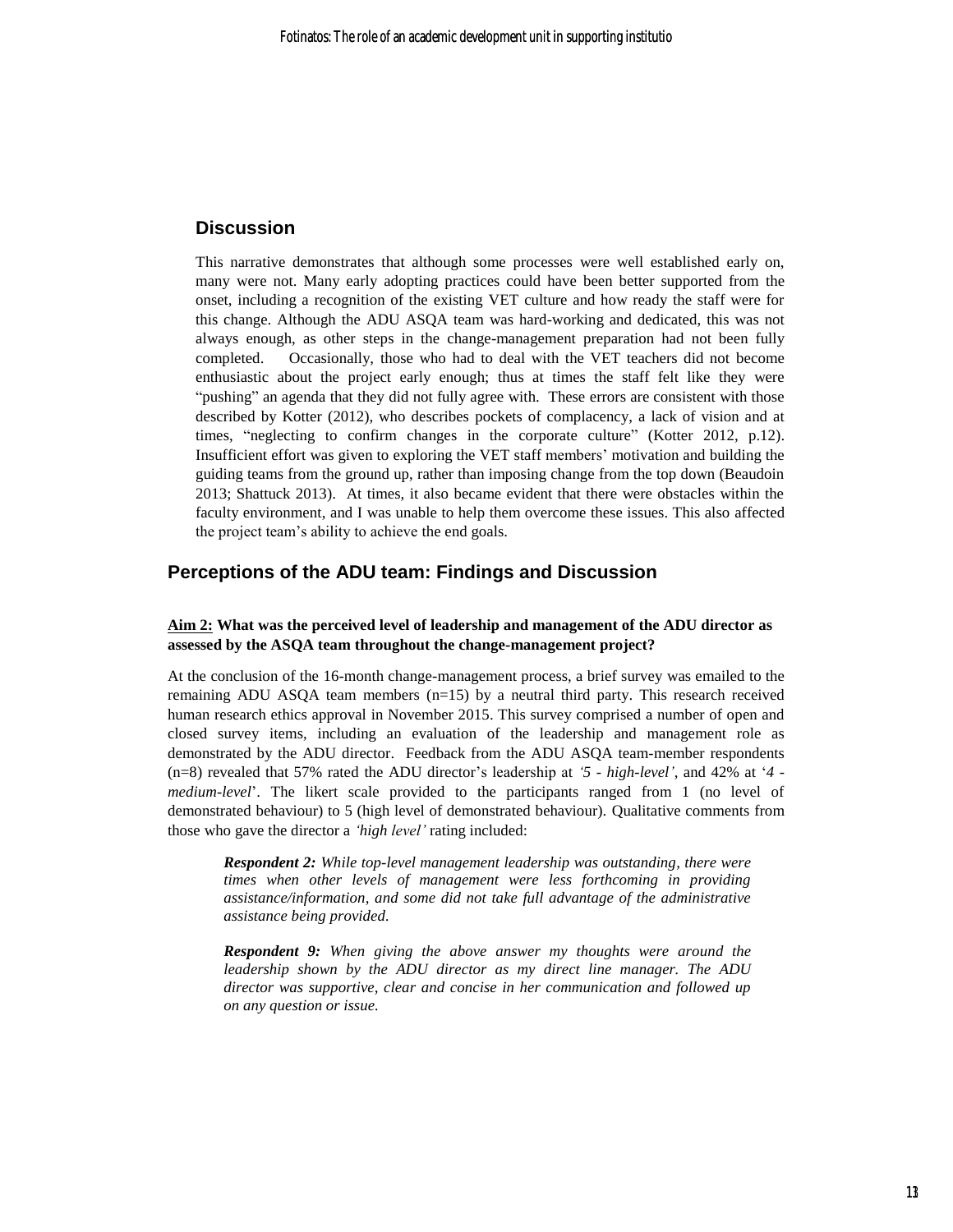*Respondent 10: The team was well led by a capable, thoughtful, responsive and interested leader who motivated and empowered members on the team. The team leader kept in regular contact with the team through structured meetings, but was also available to address individual concerns in a timely and non-judgemental way. The team leader had a clear vision of what was to be achieved and the role of staff, and enabled staff to do that – in the first instance, staff were treated with respect at a personal and professional level, [and were] encouraged to share ideas and problems, and contribute to the project at all stages. The team leader had a good understanding of the processes and procedures governing most aspects of the project and could keep all staff on track and properly informed. All issues were followed up/acted upon in a timely way. The communication style was open, clear, honest and collegiate. The team leader was astute, insightful and perceptive, consistent and inclusive. If there was a problem, it was addressed immediately as a team or individually where required. All team members were encouraged to participate, and their contribution and work acknowledged, which was motivating and empowering. There was genuine respect by the team leader for the qualities and attributes of the team members. Above all, the team leader had a clear vision and understood the project [and] what was required, and was prepared to listen and act on information coming from the team members. The team leaders brought energy and commitment to the project and people working on the project. The positive team culture was evident from the very beginning. There was never inconsistent behaviour or advice so it was very easy to trust and respect the team leader.*

*Respondent 16: Weekly and then fortnightly meetings with the ADU director were organised to report on our progress and any issues. The ADU director also made it clear she was available for any contact during the week.*

In comparison, feedback from the ADU ASQA team-member respondents  $(n=7)$  regarding demonstrated management from the ADU director was rated at 57% *'5 - high level'* performance and 42% *'3 - some level'* performance. Qualitative comments from those respondents included:

*Respondent 2: It was very stressful, management were always in a panic and it stopped a lot of progress to keep going over why were weren't getting tasks done. The senior educators were a godsend in audit, and without their management we would not have made it through. The ADU director was excellent as a manager: she listened to our problems and helped us identify appropriate solutions. I wouldn't have made it through the audit.*

*Respondent Eight: Coordination was of a high level, with the roles of staff at different levels clearly defined, and most consulted well with appropriate education managers and administration staff.*

*Respondent 9: When I first started I was quite lost in what I was supposed to be doing [or] achieving. I found my own way and was lucky as I started at the same time as three other people in the same role – so we had each other to bounce ideas off. We had been separated into four areas throughout the Uni, all looking after different departments.*

*Respondent 10: Schedules were set and monitored, resources were made available, communication was clear and timely and all matters (large or small) were dealt with immediately. Institutional processes and procedures were followed and/or clarified so that staff had clear direction. Task allocation was discussed and agreed, and shared as fairly as possible appropriate to staff skill levels/experience.*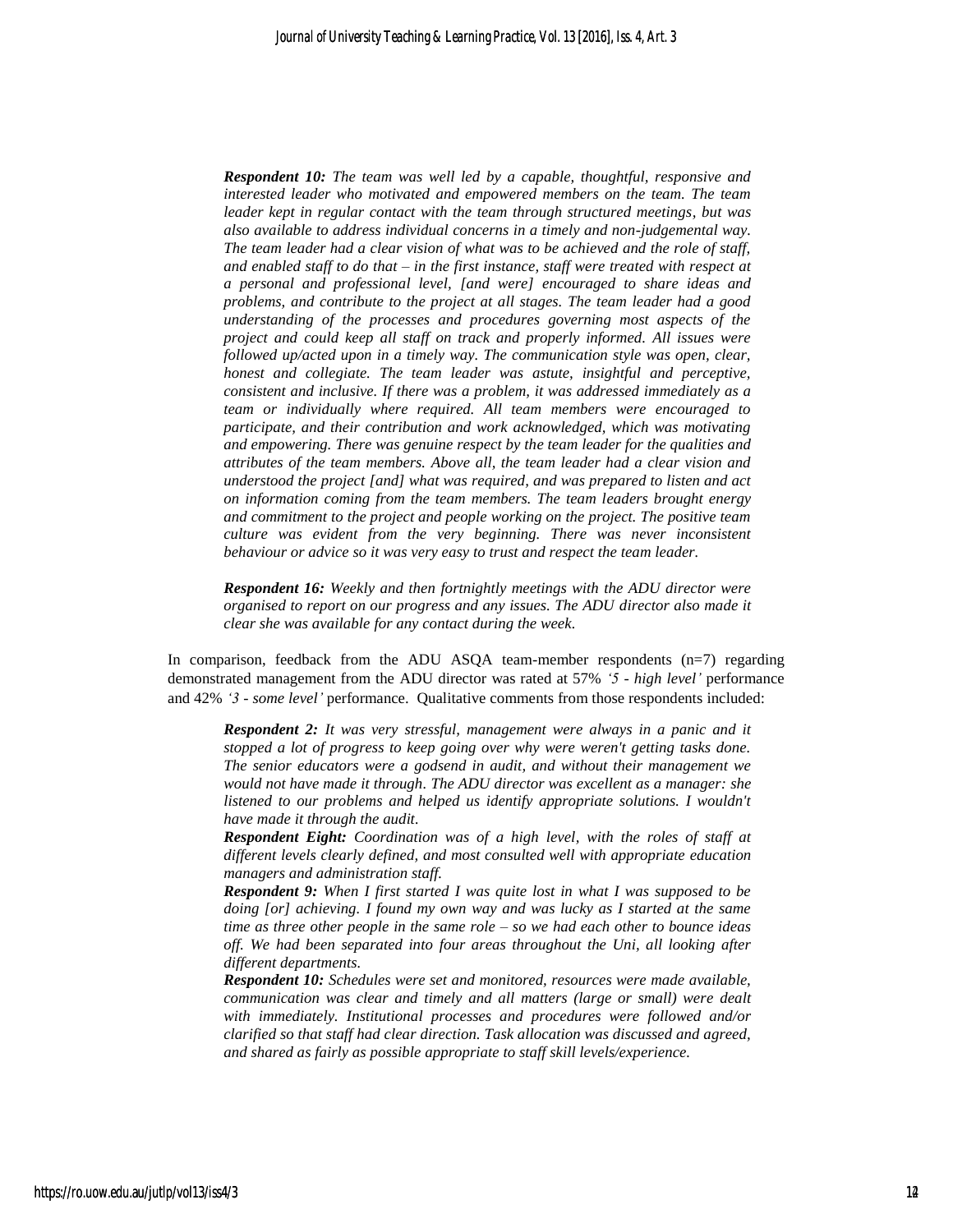*Respondent 16: The ADU director would report to other committee/s on our progress/issues.*

## **Discussion:**

These findings demonstrate that the ADU director had many of the desired qualities of a leader and manager, which positively contributed to the ADU ASQA implementation team meeting their desired goals. However, at times greater management skills were needed to assist the team and reduce obstacles as part of the change-management goals. The ADU director's leadership qualities align with those described in the literature, particularly by Snowden and Boone (2007) and Drew (2010). These findings also demonstrate the importance of vision, support and the use of "hard" and "soft" human-resources skills within this type of leadership capacity.

## **Aim 3: What level of ADU team functionality did the ADU staff perceive during the change management project?**

One section of the survey also asked each study participant to self-reflect on the ADU team's functionality. Study participants were ask to rate five questions using a likert scale of 1 (strongly agree) to 5 (strongly disagree) regarding team functionality at the ADU level. The findings are summarised in Table 2.

| <b>Ouestion</b>                                                    | N | <b>Strongly</b> |
|--------------------------------------------------------------------|---|-----------------|
|                                                                    |   | agree/agree     |
| The ADU ASQA team built a stable trust relationship within it over |   | 75%             |
| the length of the project.                                         |   |                 |
| The ADU ASQA team built a culture with no fear of conflict within  |   | 62.5%           |
| it over the length of the project.                                 |   |                 |
| The ADU ASQA team built a culture of commitment within it over     |   | 75%             |
| the length of the project.                                         |   |                 |
| The ADU ASQA team built a culture of accountability within it over |   | 62.5%           |
| the length of the project.                                         |   |                 |
| The ADU ASQA team was not focused on ego and status over the       |   | 75%             |
| length of the project.                                             |   |                 |

#### **Table 2. Self-reflection on the ADU team's functionality**

## **Discussion**

The ADU team perceived *'high levels*' of team functionality during the change-management process. This was a positive outcome for the team, its functions and all team members' experiences. This outcome is linked with the leadership model within the ADU team and aligns with positive boundary-setting as a key leadership skill. It also demonstrates the importance and effect that guiding teams within a change-management process can contribute to change at the ADU and institutional levels (Kotter & Cohen 2002; Chowthi-Williams, Curzio & Leman 2016). The notion of guiding teams is a key change-management principle within the higher-education context. In this case study, the team functioned well and demonstrated positive team attributes that kept it sustained, focused and high-performing.

#### **Aim 4: How well prepared was the university for this change-management project?**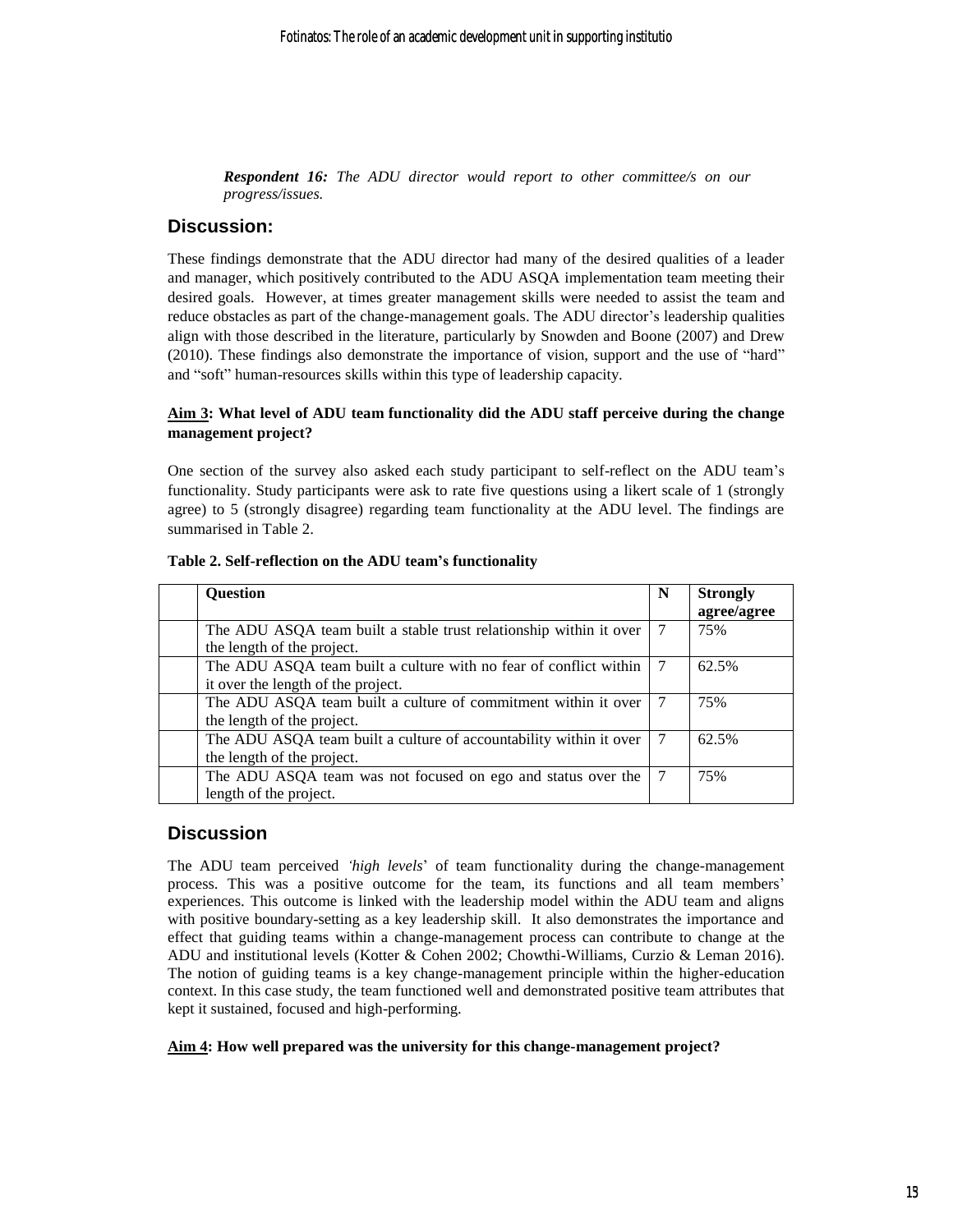One section of the survey also asked each study participant to rate the ADU team functionality. Study participants were ask to rank the statements in Table 3 in order of most important to least important. These included the following:

**Table 3. Perceptions of the ADU ASQA team's success** 

| <b>Statement</b>                                                       | N      | <b>Strongly</b> |
|------------------------------------------------------------------------|--------|-----------------|
|                                                                        |        | agree/agree     |
| There was a clear promotion of the change required across the          | 7      | 75%             |
| institution.                                                           |        |                 |
| The change that would take place was clearly defined.                  | 7      | 50%             |
| A communication plan was clearly adhered to during the life of the     | $\tau$ | 25%             |
| project.                                                               |        |                 |
| There was a high level of communication across the project team.       |        | 50%             |
| A training plan was clearly adhered to during the life of the project. | 7      | 25%             |
| All key stakeholders were clearly informed and on board with the       | 7      | 37.5%           |
| proposed changes.                                                      |        |                 |
| A recognised project-management methodology was used during the        | 7      | 25%             |
| life of the project.                                                   |        |                 |
| Celebrations of milestones along the way were made explicit to the     | 7      | 25%             |
| project team.                                                          |        |                 |

## **Discussion**

The ADU team responses demonstrate that although there was a clear promotion of the change required across the institution, many change-management indicators were not made explicit to the team during the 16-month process. The ADU members felt that VET teacher buy-in varied, which was problematic as they tried achieve their goals. Meeting methodology and the celebration of milestones were unclear; this added ambiguity to their role. The team members' responses align with their previous qualitative evidence suggesting anxiety and confusion when trying to complete a task. The ADU team required additional guidance from their ADU leader and above. Clarity, vision, purpose and communication are all key aspects of both Kotter's Eight-Step Model of Change and the model presented by Chowthi-Williams, Curzio and Leman (2016).

## **Aim 5: How would you rank the requirements for change management in order of their importance to you (from most important to least important)**

| <b>Change-management requirement</b> | Rank          |
|--------------------------------------|---------------|
|                                      | (most         |
|                                      | important     |
|                                      | least<br>to   |
|                                      | important)    |
|                                      | $\frac{6}{9}$ |
|                                      | frequency     |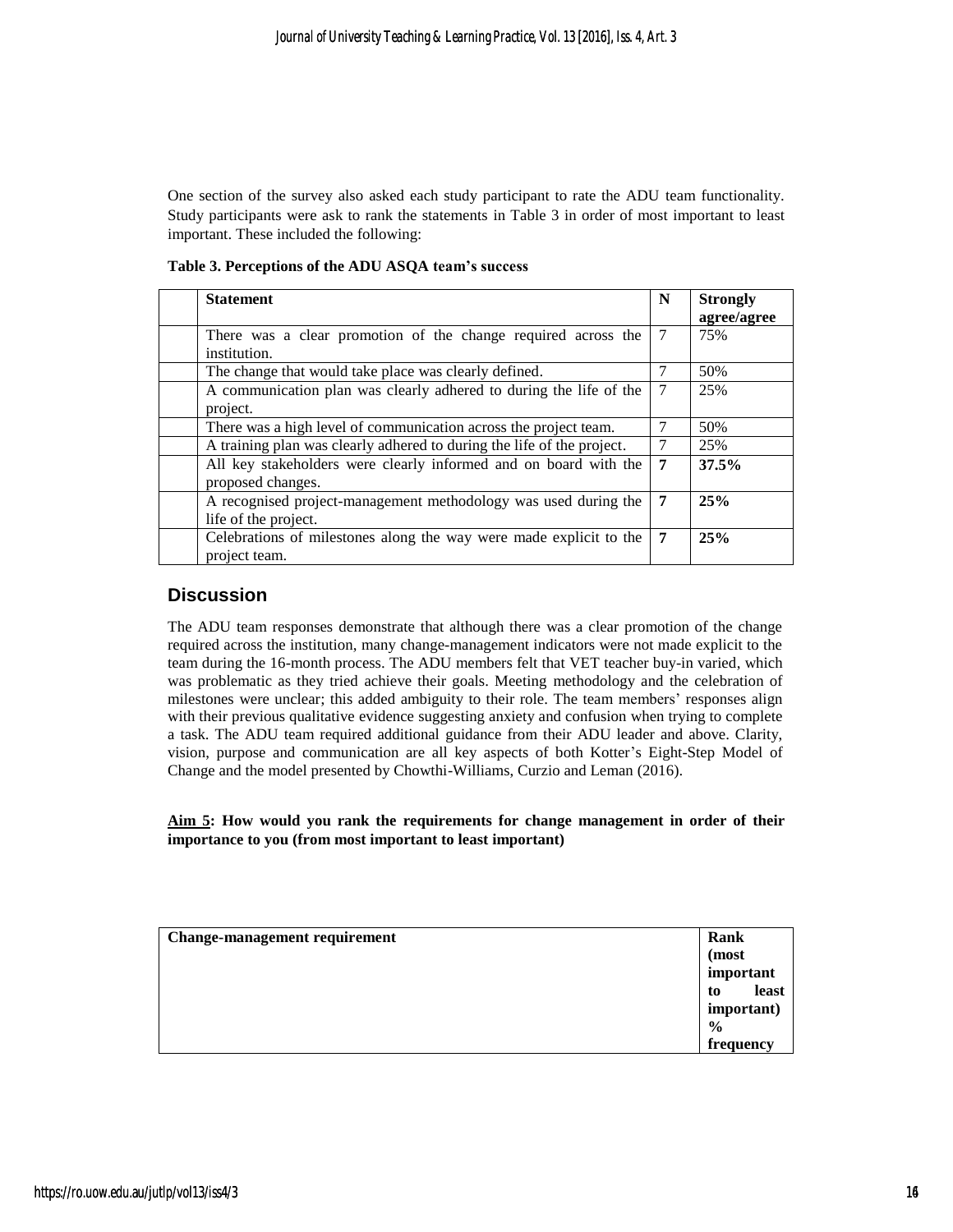| Understanding why change is happening and why it is necessary                    |   |  |
|----------------------------------------------------------------------------------|---|--|
| Appreciation of how the change will take place and be effectively communicated   |   |  |
| Feeling that everyone is focused on the same goals and objectives                |   |  |
| Knowing the project recognises organisation-wide dependencies and considers      |   |  |
| people, process and infrastructure                                               |   |  |
| Having assistance from the project sponsors, project infrastructure and training |   |  |
| specialist to create a supportive environment                                    |   |  |
| Awareness of who is ultimately responsible for the project                       | 6 |  |
| Consciousness that key individuals are involved in the project                   |   |  |
| Being able to take ownership and influence details of the change                 | 8 |  |
| Recognising that the project is being implemented by people with the necessary   |   |  |
| core skills in a clearly defined and tracked manner                              |   |  |

## **Discussion**

The team members' rankings of requirements for change management closely align with the key elements presented in the change-management literature. The ADU team clearly identified that "understanding why the change was happening and why it was necessary" was of great importance (Kotter 1995; Kotter 2006; Chowthi-Williams, Curzio & Leman 2016). As discussed in the casestudy narratives, the ADU team dealt with the key VET teachers directly, and felt that they needed to be well informed when supporting the staff. The ADU team also felt it was important to appreciate how the change would take place and how would it be communicated effectively. These tactics are essential in change management, and the ADU team members considered ranked this requirement second. The third key item relates to alignment and references regarding individual and organisation learning as discussed by Cameron and Green (2012).

## **Aim 6: What was the most rewarding aspect of ADU members' role during the changemanagement project? (Question 6)**

*Respondent 2: Some of the wonderful and hard-working team members that I worked with. Without them I would not have been able to get through the audit and out the other side.*

*Respondent Eight: Successfully completing stages of work within the project and being able to forward this to the appropriate staff to continue working on. Also the fact of passing the audit, which was a confirmation that the project was working well.*

*Respondent 9: Assisting [with] qualifications [to] get [teachers] into the position of being confident to pass audit and recognising that they now had a quality set of assessment tools to teach with.*

*Respondent 10: Working with highly dedicated teachers to develop effective assessment instruments in their specific disciplines, and working with fellow senior educators in the broader context to develop robust assessments across the FedUni TAFE/College.*

*Respondent 14: Opportunity to be part of the ASQA CLIPP team.*

*Respondent 16: Being able to work with teachers to create assessments that are interesting and relevant for the students. Working with teachers in a positive way – seeing them change from [being] disengaged to motivated. Helping to change the*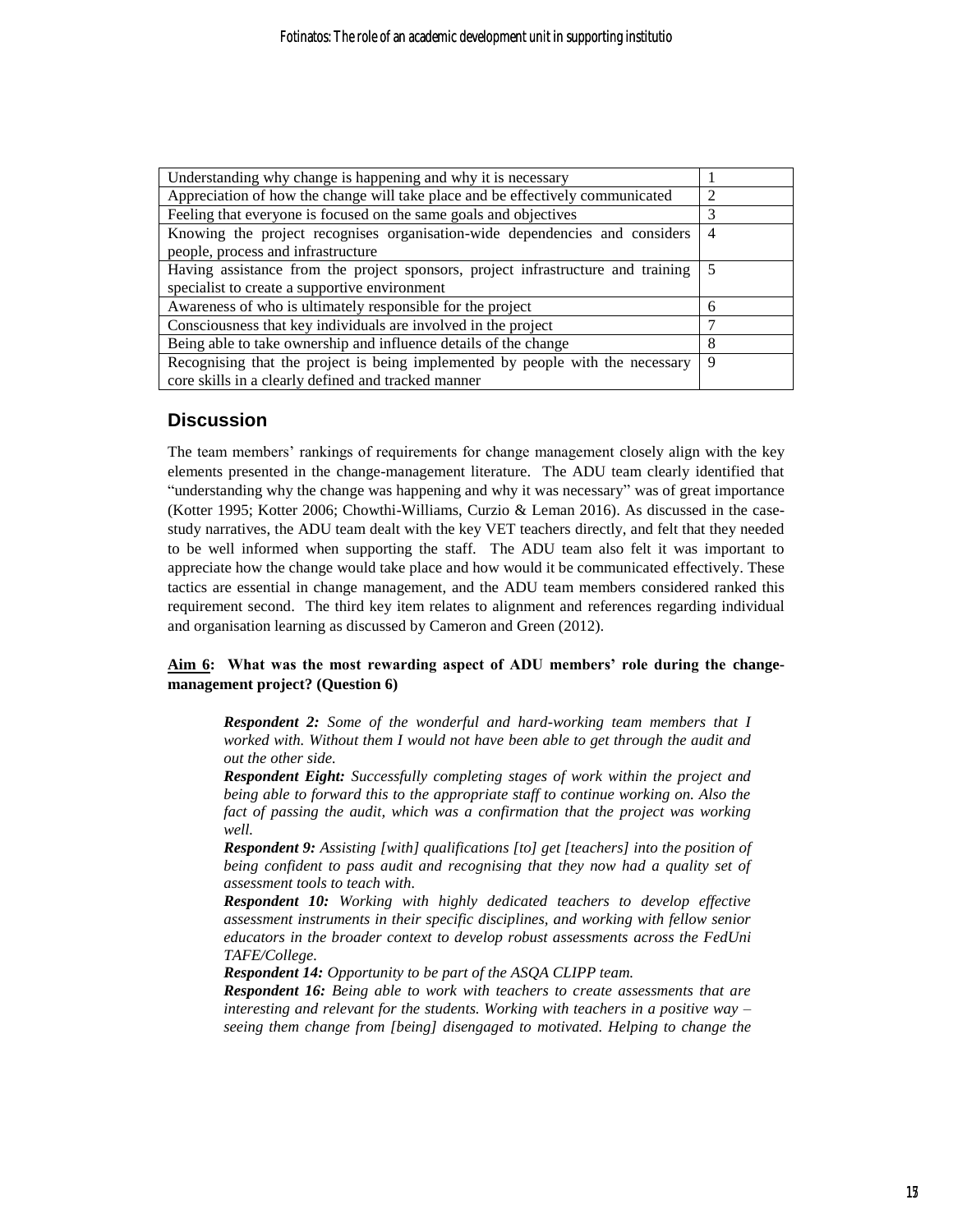*culture within a department. Helping teachers understand what a good assessment can look like, and showing them how little changes can make a big difference.*

## **Discussion**

The ADU team comments demonstrate key skills of distributed leadership as aligned in the literature (Caton & Mistriner 2016; Calma 2015; Jones 2011). The team focused on support, empowerment, communication, achievement and meeting the desired change-management outcomes. The ADU team demonstrated high levels of accountability, commitment, trust, respect and collegiality for the VET teachers they were assisting. The ADU team was also focused on tangible outcomes – the creation and development of high-quality assessment tools for VET students – which was an important deliverable to their level of engagement with the process. In addition, the collegiality formed within the team during the process of change management was an unexpected but positive finding.

#### Conclusion and Future Directions

An ADU can successfully play a key role in an institutional change-management process. It is essential to ensure that a suitable change-management framework is adhered to during the process to ensure success. The mechanistic model that had been a key driver for change management in past initiatives was not the best fit for this type of learning and teaching change initiative. Target areas of improvement for the approach this project did use include assessing the indicators for change, assessing the staff culture, increasing communication, building groundswell, empowering guiding teams to work directly with teachers and improving management when obstacles occurred. An ADU can assist effectively if positioned appropriately with key stakeholders within a change-management framework. Several lessons can also be learnt about the personal leadership of the ADU director, including a focus on management skills when the team most needed the support. Future research can also assess the perceptions of the ADU team against the performance of the key stakeholders external to the ADU. Assessing the perspectives of a number of key groups involved with the change-management project will provide a more holistic view of the success and challenges of the project.

## **References**

Australian Skills Quality Authority (ASQA) n.d. *Understanding the requirements for registration,*  Australian Skills Quality Authority. Viewed 3 July 2016 at [http://www.asqa.gov.au/vet](http://www.asqa.gov.au/vet-registration/understand-the-requirements-for-registration/understand-the-requirements-for-registration.html)[registration/understand-the-requirements-for-registration/understand-the-requirements-for](http://www.asqa.gov.au/vet-registration/understand-the-requirements-for-registration/understand-the-requirements-for-registration.html)[registration.html.](http://www.asqa.gov.au/vet-registration/understand-the-requirements-for-registration/understand-the-requirements-for-registration.html)

Alhazemi, A A, Rees, C & Hossain, F 2013. Implementation of Strategic Organizational Change: The Case of King Abdul Aziz University in Saudi Arabia. *International Journal of Public Administration,* 36, pp. 972-9Eight1. Viewed 14 July 2016 at [http://www-tandfonline](http://www-tandfonline-com.ezproxy.federation.edu.au/doi/pdf/10.1080/01900692.2013.773036)[com.ezproxy.federation.edu.au/doi/pdf/10.1080/01900692.2013.773036.](http://www-tandfonline-com.ezproxy.federation.edu.au/doi/pdf/10.1080/01900692.2013.773036)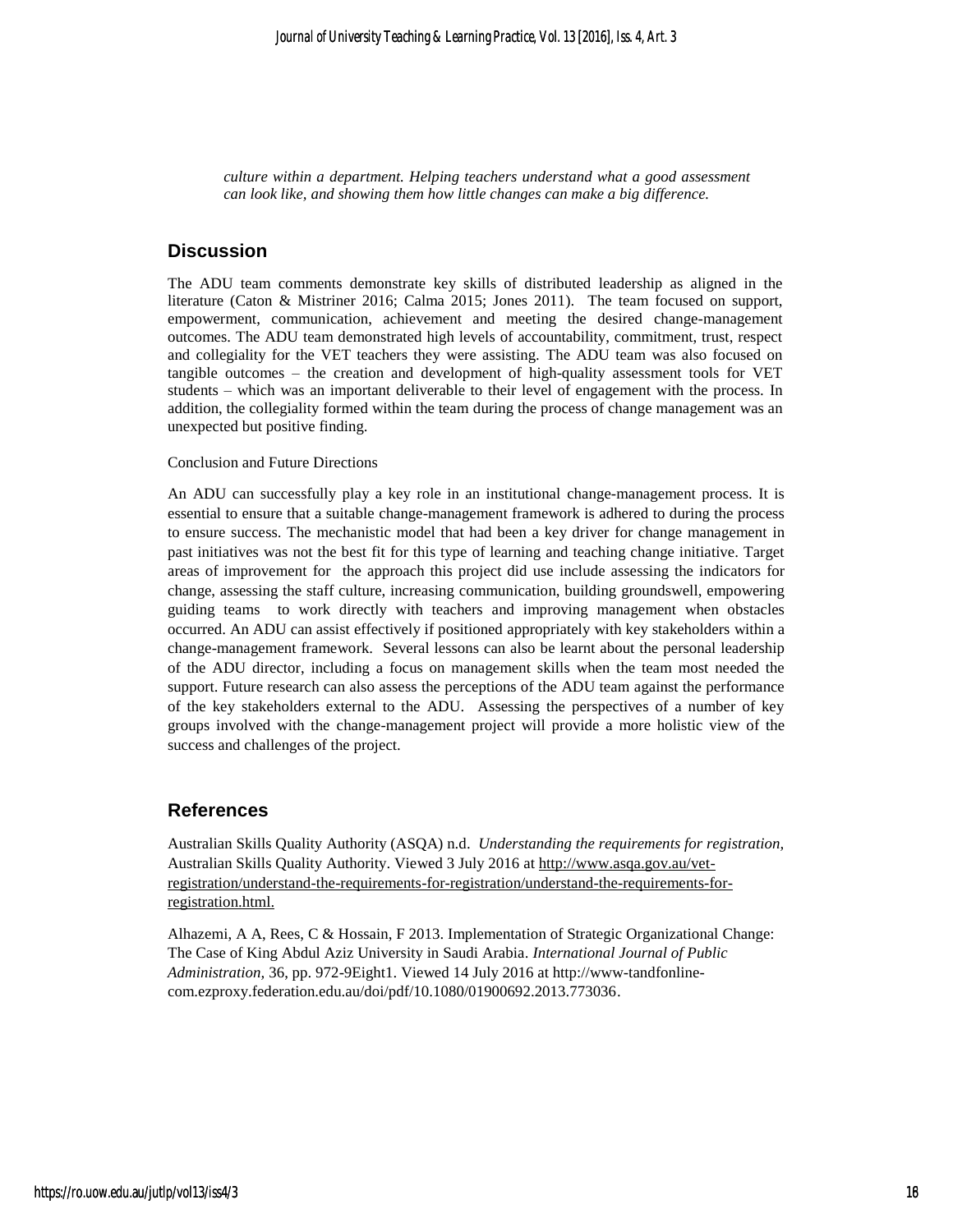Andrade, M S 2016. Effective Organizational Structures and Processes: Addressing Issues of Change in Issues. In Andrade, M S (Ed.), *Distance Education: New Directions for Higher Education*, Jossey-Bass, Hoboken, NJ, pp. 31-42.

Beaudoin, M 2013. Institutional leadership. In Moore, M G, *Handbook of distance education* (3rd ed.), Routledge, New York, pp. 467-480.

Blaschke, S, Frost, J & Hattke, F 2014. Towards a micro foundation of leadership, governance, and management in universities. *Higher Education*, 68, pp. 711-732. Viewed 10 July 2016 at [http://link.springer.com.ezproxy.federation.edu.au/article/10.1007/s10734-014-9740-2.](http://link.springer.com.ezproxy.federation.edu.au/article/10.1007/s10734-014-9740-2)

Bolden, R, Petrov, G & Gosling, J 2009. Distributed leadership in higher education: Rhetoric and reality. *Educational Management, Administration and Leadership*, 37(2), pp. 257-277. Viewed 10 June 2016 at

[http://ema.sagepub.com.ezproxy.federation.edu.au/content/37/2/257.full.pdf+html.](http://ema.sagepub.com.ezproxy.federation.edu.au/content/37/2/257.full.pdf+html)

Bianchini, S, Maxwell, T & Dovey, K 2014. Rethinking leadership in the academy: an Australian case. *Innovations in Education and Teaching International*, 51(5), pp. 556-567. Viewed 12 July 2016 at http://www-tandfonlinecom.ezproxy.federation.edu.au/doi/pdf/10.10Eight0/14703297.2013.786582.

Cahill, J, Bowyer, J, Rendell, C, Hammond, A & Korek, S 2015. An exploration of how programme leaders in higher education can be prepared and supported to discharge their roles and responsibilities effectively. *Educational Research*, 57(3), pp. 272-2Eight6. Viewed 2Eight June 2016 at [http://www-tandfonline-](http://www-tandfonline-com.ezproxy.federation.edu.au/doi/pdf/10.1080/00131881.2015.1056640)

[com.ezproxy.federation.edu.au/doi/pdf/10.1080/00131881.2015.1056640.](http://www-tandfonline-com.ezproxy.federation.edu.au/doi/pdf/10.1080/00131881.2015.1056640)

Calma, A 2015. Leadership in higher education: Examining the narratives of research managers from multiple lenses. *Asia Pacific Journal of Education*, 35(1), pp. 55-6Eight. Viewed 5 July 2016 at [http://www-tandfonline-](http://www-tandfonline-com.ezproxy.federation.edu.au/doi/pdf/10.1080/02188791.2013.860006)

[com.ezproxy.federation.edu.au/doi/pdf/10.1080/02188791.2013.860006.](http://www-tandfonline-com.ezproxy.federation.edu.au/doi/pdf/10.1080/02188791.2013.860006)

Cameron, E & Green, M 2012. *[Making Sense of Change Management: A Complete Guide to the](http://primoapac01.hosted.exlibrisgroup.com/primo_library/libweb/action/display.do?tabs=detailsTab&ct=display&fn=search&doc=UB_MILLENNIUM.b17150164&indx=1&recIds=UB_MILLENNIUM.b17150164&recIdxs=0&elementId=0&renderMode=poppedOut&displayMode=full&frbrVersion=&frbrSourceidDisplay=UB_MILLENNIUM&frbg=450417633&frbrIssnDisplay=&lastPagIndx=&frbrSrt=date&frbrEissnDisplay=9780749464356&dscnt=0&frbrRecordsSource=Primo+Local&vid=UB&cs=frb&fctV=450417633&lastPag=&rfnGrp=frbr&frbrJtitleDisplay=&fctN=facet_frbrgroupid&vl(freeText0)=Cameron%2C%20E%20%26%20Green%2C%20M%20%282012%29.%20Making%20Sense%20of%20Change%20Management%3A%20A%20Complete%20Guide%20to%20the%20Models%20Tools%20and%20Techniques%20of%20Organizational%20Change.%20Electronic%20ISBN%3A%209780749464363.%20Available%20from%3A%20Ebook%20cooperation%3BLondon%3B%20Kogan%20Page.%20&dstmp=1469733272992)  [Models Tools and Techniques of Organizational Change](http://primoapac01.hosted.exlibrisgroup.com/primo_library/libweb/action/display.do?tabs=detailsTab&ct=display&fn=search&doc=UB_MILLENNIUM.b17150164&indx=1&recIds=UB_MILLENNIUM.b17150164&recIdxs=0&elementId=0&renderMode=poppedOut&displayMode=full&frbrVersion=&frbrSourceidDisplay=UB_MILLENNIUM&frbg=450417633&frbrIssnDisplay=&lastPagIndx=&frbrSrt=date&frbrEissnDisplay=9780749464356&dscnt=0&frbrRecordsSource=Primo+Local&vid=UB&cs=frb&fctV=450417633&lastPag=&rfnGrp=frbr&frbrJtitleDisplay=&fctN=facet_frbrgroupid&vl(freeText0)=Cameron%2C%20E%20%26%20Green%2C%20M%20%282012%29.%20Making%20Sense%20of%20Change%20Management%3A%20A%20Complete%20Guide%20to%20the%20Models%20Tools%20and%20Techniques%20of%20Organizational%20Change.%20Electronic%20ISBN%3A%209780749464363.%20Available%20from%3A%20Ebook%20cooperation%3BLondon%3B%20Kogan%20Page.%20&dstmp=1469733272992)*. Ebooks Corporation, London.

Caton, J & Mistriner, M 2016. Leading Change: A Case Study of Leadership Practices from the Development of the Niagara County Community College Culinary Institute. *[Community College](http://primoapac01.hosted.exlibrisgroup.com/primo_library/libweb/action/display.do?tabs=detailsTab&ct=display&fn=search&doc=UB_MILLENNIUM.b17150164&indx=1&recIds=UB_MILLENNIUM.b17150164&recIdxs=0&elementId=0&renderMode=poppedOut&displayMode=full&frbrVersion=&frbrSourceidDisplay=UB_MILLENNIUM&frbg=450417633&frbrIssnDisplay=&lastPagIndx=&frbrSrt=date&frbrEissnDisplay=9780749464356&dscnt=0&frbrRecordsSource=Primo+Local&vid=UB&cs=frb&fctV=450417633&lastPag=&rfnGrp=frbr&frbrJtitleDisplay=&fctN=facet_frbrgroupid&vl(freeText0)=Cameron%2C%20E%20%26%20Green%2C%20M%20%282012%29.%20Making%20Sense%20of%20Change%20Management%3A%20A%20Complete%20Guide%20to%20the%20Models%20Tools%20and%20Techniques%20of%20Organizational%20Change.%20Electronic%20ISBN%3A%209780749464363.%20Available%20from%3A%20Ebook%20cooperation%3BLondon%3B%20Kogan%20Page.%20&dstmp=1469733272992)  [Journal of Research and Practice,](http://primoapac01.hosted.exlibrisgroup.com/primo_library/libweb/action/display.do?tabs=detailsTab&ct=display&fn=search&doc=UB_MILLENNIUM.b17150164&indx=1&recIds=UB_MILLENNIUM.b17150164&recIdxs=0&elementId=0&renderMode=poppedOut&displayMode=full&frbrVersion=&frbrSourceidDisplay=UB_MILLENNIUM&frbg=450417633&frbrIssnDisplay=&lastPagIndx=&frbrSrt=date&frbrEissnDisplay=9780749464356&dscnt=0&frbrRecordsSource=Primo+Local&vid=UB&cs=frb&fctV=450417633&lastPag=&rfnGrp=frbr&frbrJtitleDisplay=&fctN=facet_frbrgroupid&vl(freeText0)=Cameron%2C%20E%20%26%20Green%2C%20M%20%282012%29.%20Making%20Sense%20of%20Change%20Management%3A%20A%20Complete%20Guide%20to%20the%20Models%20Tools%20and%20Techniques%20of%20Organizational%20Change.%20Electronic%20ISBN%3A%209780749464363.%20Available%20from%3A%20Ebook%20cooperation%3BLondon%3B%20Kogan%20Page.%20&dstmp=1469733272992)* 40(7), pp. 615-624. Viewed 4 July 2016 at [http://dx.doi.org/10.1080/1066Eight926.2015.1125Eight13.](http://dx.doi.org/10.1080/1066Eight926.2015.1125Eight13)

Chowthi-Williams, A, Curzio, J & Lerman, S 2016. Evaluation of how a curriculum change in nurse education was managed through the application of a business change management model: A qualitative case study. *Nurse Education Today*, 36, pp. 133-138. Viewed 13 July 2016 at [http://ac.els-cdn.com.ezproxy.federation.edu.au/S0260691715003470/1-s2.0-](http://ac.els-cdn.com.ezproxy.federation.edu.au/S0260691715003470/1-s2.0-S0260691715003470-main.pdf?_tid=83dc2bce-5b53-11e6-afd2-00000aab0f6b&acdnat=1470432673_b6f38632399eb0cb7b0bdbaee14081dd) [S0260691715003470-main.pdf?\\_tid=83dc2bce-5b53-11e6-afd2-](http://ac.els-cdn.com.ezproxy.federation.edu.au/S0260691715003470/1-s2.0-S0260691715003470-main.pdf?_tid=83dc2bce-5b53-11e6-afd2-00000aab0f6b&acdnat=1470432673_b6f38632399eb0cb7b0bdbaee14081dd) [00000aab0f6b&acdnat=1470432673\\_b6f38632399eb0cb7b0bdbaee14081dd.](http://ac.els-cdn.com.ezproxy.federation.edu.au/S0260691715003470/1-s2.0-S0260691715003470-main.pdf?_tid=83dc2bce-5b53-11e6-afd2-00000aab0f6b&acdnat=1470432673_b6f38632399eb0cb7b0bdbaee14081dd)

Drugus, D & Landoy, A 2014. Leadership in Higher Education. *Bulletin of the Transilvania University of Braşov, Series V: Economic Sciences,* 7(56:2), pp. 125-132. Viewed 13 July 2016 at [http://webbut.unitbv.ro/Bulletin/Series%20V/Series%20V.html.](http://webbut.unitbv.ro/Bulletin/Series%20V/Series%20V.html)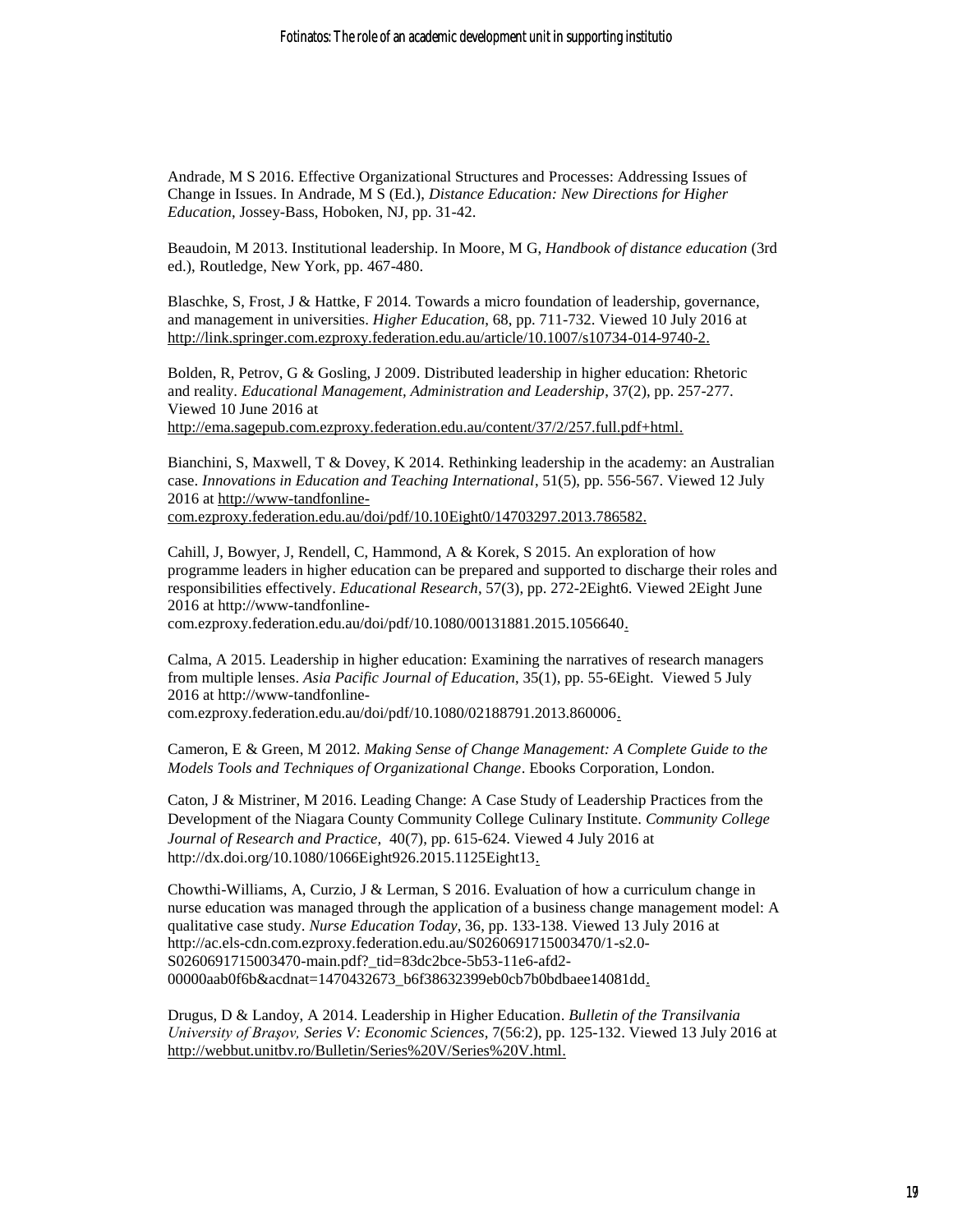Davis, H 2014. Towards leadingful leadership literacies for higher education management. *Journal of Higher Education Policy and Management*, 36(4), pp. 371-382. Viewed 22 July 2016 AT [http://www-tandfonline](http://www-tandfonline-com.ezproxy.federation.edu.au/doi/pdf/10.1080/1360080X.2014.916467)[com.ezproxy.federation.edu.au/doi/pdf/10.1080/1360080X.2014.916467.](http://www-tandfonline-com.ezproxy.federation.edu.au/doi/pdf/10.1080/1360080X.2014.916467)

Davis, H & Jones, S 2014. The work of leadership in higher education management. *Journal of Higher Education Policy and Management,* 36(4), pp. 367-370. Viewed 2 July 2016 AT <http://www-tandfonline-com.ezproxy.federation.edu.au/doi/pdf/10.1080/1360080X.2014.916463>

Griffioen, D M E & de Jong, U 2015. The influence of direct executive managers on lecturers' perceptions on new organizational aims in times of academic drift. *International Journal of Leadership in Education*. doi: 10.1080/13603124.2015.1066867.

Drew, G 2010. Issues and challenges in higher education leadership: engaging for change. *Australian Educational Researcher*, 37(3), pp. 57-76. Viewed 15 June 2016 at [http://link.springer.com.ezproxy.federation.edu.au/article/10.1007/BF03216930.](http://link.springer.com.ezproxy.federation.edu.au/article/10.1007/BF03216930)

Eckel, P, Green, M, Hill, B & Mallon, W 1999. On change III: Taking charge of change: A primer for colleges and universities. American Council on Education, Washington, DC. Viewed at [https://uminfopoint.umsystem.edu/media/aa/talent-mgmt/on-changeIII.pdf.](https://uminfopoint.umsystem.edu/media/aa/talent-mgmt/on-changeIII.pdf)

Hashim, M 2013. Change Management. *International Journal of Academic Research in Business and Social Sciences*, 3(7), pp. 685-694. Viewed 3 July 2016 at [http://hrmars.com/hrmars\\_papers/Change\\_Management.pdf.](http://hrmars.com/hrmars_papers/Change_Management.pdf)

Hechanova, R M & Cementina-Olpoc, R 2013. Transformational Leadership, Change Management, and Commitment to Change: A Comparison of Academic and Business Organizations. *Asia-Pacific Education Research*, 22(1), pp. 11-19. Viewed 30 May 2016 at [http://web.a.ebscohost.com.ezproxy.federation.edu.au/ehost/pdfviewer/pdfviewer?sid=7c69efd8](http://web.a.ebscohost.com.ezproxy.federation.edu.au/ehost/pdfviewer/pdfviewer?sid=7c69efd8-c5bf-4cbe-8477-d07b0f05cac3%40sessionmgr4006&vid=1&hid=4104) [c5bf-4cbe-8477-d07b0f05cac3%40sessionmgr4006&vid=1&hid=4104.](http://web.a.ebscohost.com.ezproxy.federation.edu.au/ehost/pdfviewer/pdfviewer?sid=7c69efd8-c5bf-4cbe-8477-d07b0f05cac3%40sessionmgr4006&vid=1&hid=4104)

Heckmann, N, Thomas, S & Dowling, M 2016. Organizational capacity for change, change experience, and change project performance. *Journal of Business Research*, 69, pp. 777-784. Viewed 2 July 2016 at [http://ac.els-cdn.com.ezproxy.federation.edu.au/S0148296315003033/1](http://ac.els-cdn.com.ezproxy.federation.edu.au/S0148296315003033/1-s2.0-S0148296315003033-main.pdf?_tid=8a4d5452-5b66-11e6-8ca9-00000aacb35d&acdnat=1470440844_da5959bd8d89cf64de8ec95057143cbc) [s2.0-S0148296315003033-main.pdf?\\_tid=8a4d5452-5b66-11e6-8ca9-](http://ac.els-cdn.com.ezproxy.federation.edu.au/S0148296315003033/1-s2.0-S0148296315003033-main.pdf?_tid=8a4d5452-5b66-11e6-8ca9-00000aacb35d&acdnat=1470440844_da5959bd8d89cf64de8ec95057143cbc) [00000aacb35d&acdnat=1470440844\\_da5959bd8d89cf64de8ec95057143cbc.](http://ac.els-cdn.com.ezproxy.federation.edu.au/S0148296315003033/1-s2.0-S0148296315003033-main.pdf?_tid=8a4d5452-5b66-11e6-8ca9-00000aacb35d&acdnat=1470440844_da5959bd8d89cf64de8ec95057143cbc)

Howells, J R L, Karataş-Özkan, M, Yavuz, C & Atiq, M 2014. University management and organisational change: a dynamic institutional perspective. C*ambridge Journal of Regions, Economy and Society*, 7(2), pp. 251-270. Viewed 3 July 2016 at [http://cjres.oxfordjournals.org.ezproxy.federation.edu.au/content/7/2/251.full.pdf+html.](http://cjres.oxfordjournals.org.ezproxy.federation.edu.au/content/7/2/251.full.pdf+html)

Jones, S, Ryland, K, Harvey, M, Lefoe, G, Schneider, A & Applebee, A 2011. *Lessons learnt: Identifying synergies in distributed leadership projects*. Final Report. Australian Learning & Teaching Council (ALTC), Sydney. Viewed 12 June 2016 at [http://www.olt.gov.au/resource](http://www.olt.gov.au/resource-library?text=Lessons+learnt%3A+Identifying+synergies+in+distributed+leadership+projects)[library?text=Lessons+learnt%3A+Identifying+synergies+in+distributed+leadership+projects.](http://www.olt.gov.au/resource-library?text=Lessons+learnt%3A+Identifying+synergies+in+distributed+leadership+projects)